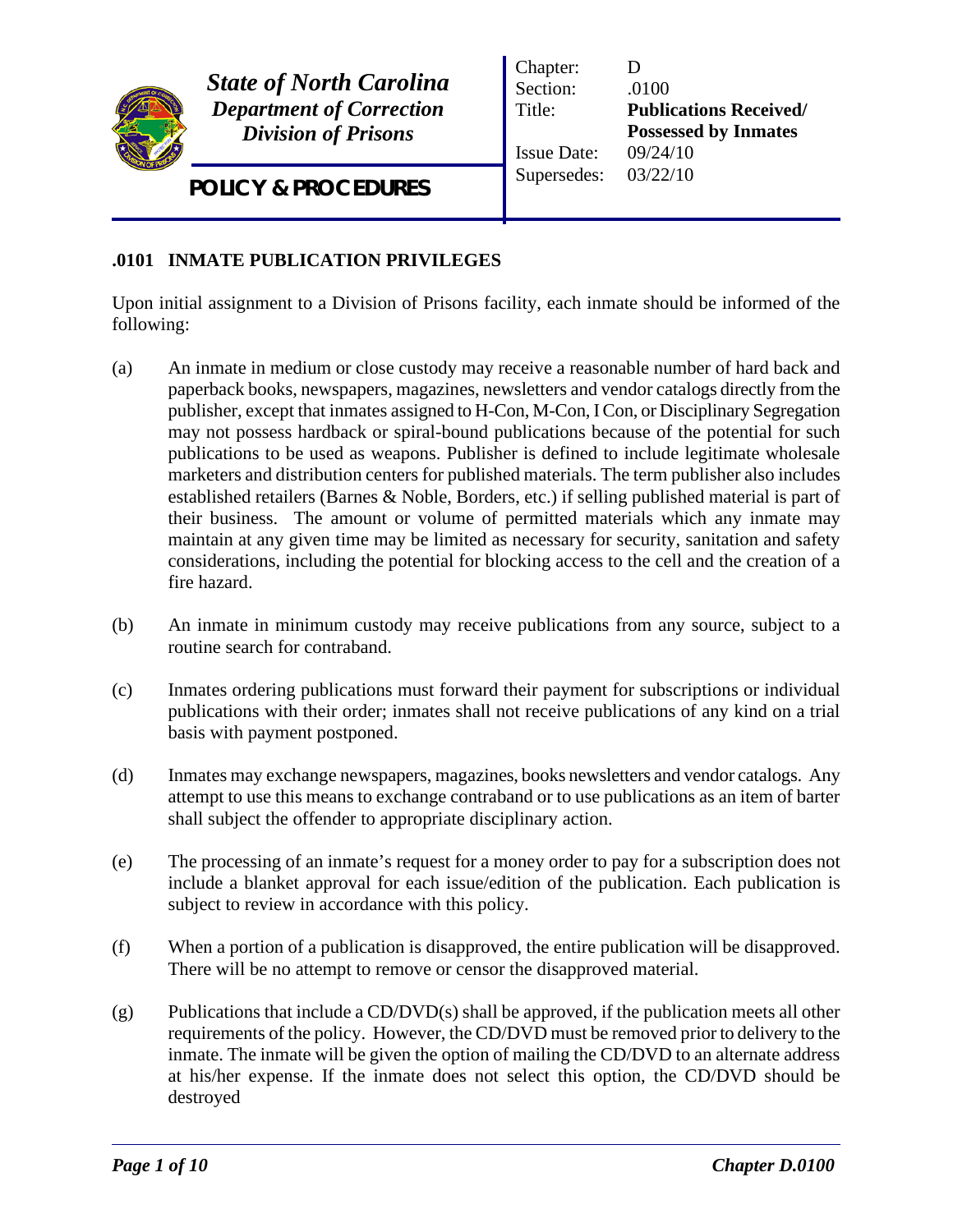as contraband.

- (h) Publications that include posters/cologne or perfume sample(s) shall be approved, if the publication meets all other requirements of the policy. However, the posters/cologne or perfume sample(s) must be removed prior to delivery to the inmate. The posters/cologne or perfume sample(s) should be destroyed as contraband.
- (i) When inmates in regular population are placed on disciplinary segregation, all efforts possible should be made to store any of the inmate's publications that the inmate is not allowed to have in segregation, along with his/her other personal property. If all of the efforts fail in this area, the inmate should be given the option of mailing the publications to a alternate address at his/her expense.

## **.0102 FACILITY REVIEW: ADMINISTRATIVE PROCEDURES**

- (a) Mailroom staff may perform the initial screening of incoming publications for compliance with this procedure. The publication will then be forwarded to Warden/Superintendent or Deputy/Assistant Superintendent for the purpose of disapproving receipt or possession of a publication by an inmate.
- (b) The Warden/Superintendent or Deputy/Assistant Superintendent of each facility should approve or disapprove publications for receipt or possession by inmates on a case-by-case and/or an issue-by-issue basis in accordance with the requirements of this policy. Individual review of each issue or edition of a publication prior to rejection is required. Rejection of several issues of a subscription publication is not sufficient reason to reject the subscription publication in perpetuity.
- (c) The Warden/Superintendent or Deputy/Assistant Superintendent of each facility is responsible for reviewing and for submitting disapproved publications and the completed Disapproved Publication Log (see Attachment #1), to the chairperson of the Publications Review Committee once each week. Only one copy of each publication or issue should be submitted. Duplicate copies should be held at the facility pending final action by the Publication Review Committee.

## **.0103 FACILITY REVIEW: PUBLICATION APPROVAL/DISAPPROVAL**

All publications received at the facility should be reviewed prior to distribution to an inmate. A determination should be made to approve or disapprove the publication in accordance with the criteria listed in D.0109. When a publication is disapproved, the Warden/Superintendent or Deputy/Assistant Superintendent takes the following action:

(a) The Master List of Disapproved Publications available on OPUS shall be reviewed for any publications already disapproved by the Publication Review Committee. The Master List shall contain only publications disapproved during the previous twelve (12) months. When a publication addressed to an inmate appears on the Master List, the inmate shall be informed (by Attachment #2) that the publication is disapproved based on a previous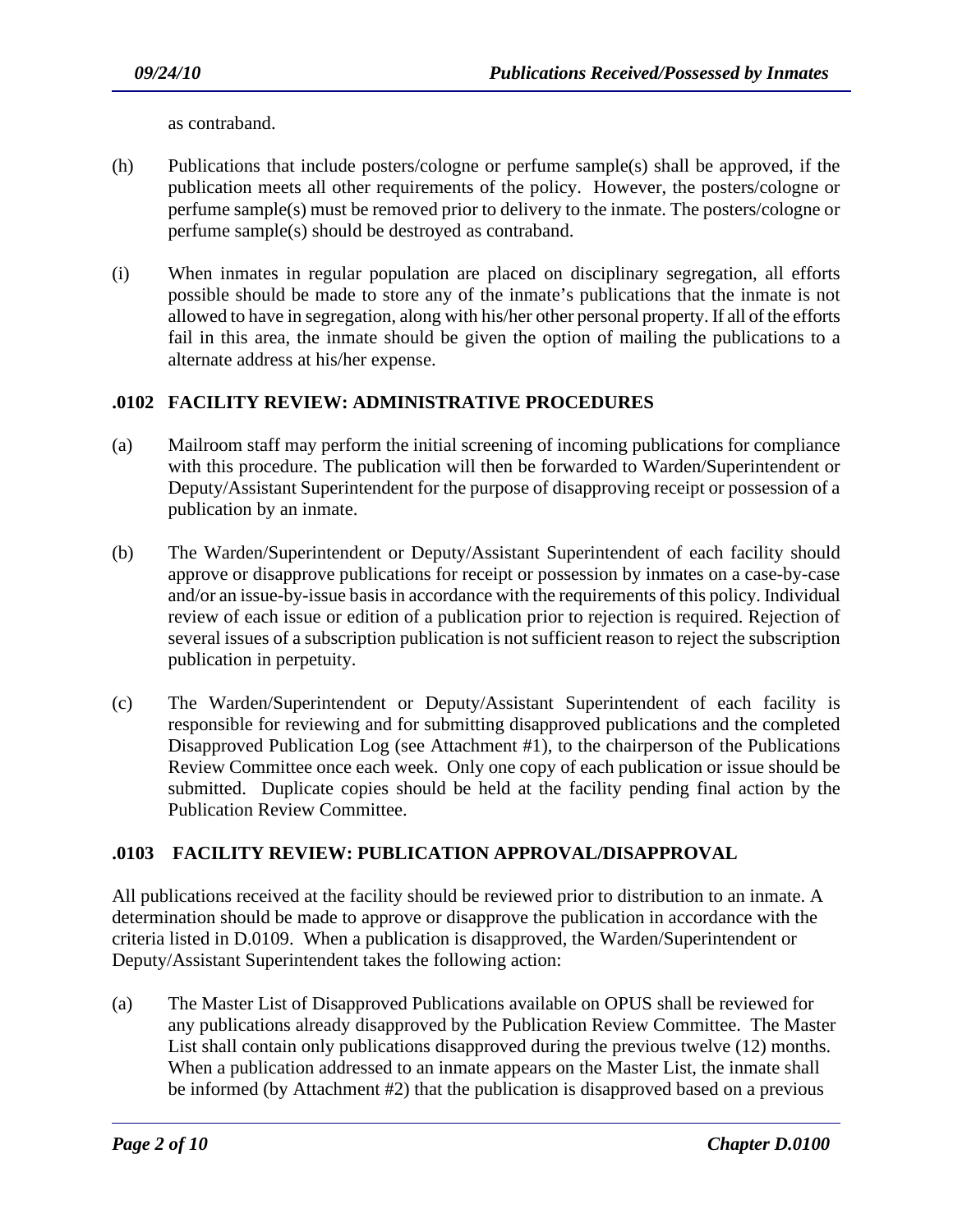disapproval by the Publication Review Committee. If the publication is on the Master List, there are no further appeal rights and the inmate may elect to have the publication forwarded at the inmate's expense to another address, or else the publication will be destroyed. If a publication is disapproved based on the Master List, Attachment #2 shall be completed and delivered to the inmate within seven (7) working days of the facility's receipt of the publication. If the Warden/Superintendent or Deputy/Assistant Superintendent disapproves a publication that is not on the Master List, the following paragraphs (b) through (i) apply.

- (b) The Warden/Superintendent or Deputy/Assistant Superintendent shall make a complete written record of the reason(s) for disapproving the publication on the Disapproved Publications Log using Attachment #1, including specific page numbers, a notation describing the disapproved material, and the applicable section in D.0109. Only the specific page or pages justifying the reason or reasons for disapproval should be listed. A single page that contains disapproved material is sufficient to disapprove the entire publication, but more than one page that contains disapproved material may, in the discretion of the reviewer, be listed if the disapproved material on each listed page is described separately. Citations to ranges of pages (for example, "pages 35 through 45") that do not describe separately the disapproved material on each page in the range are not acceptable. Descriptions and justifications should be specific enough to enable the Publication Review Committee (if there is an appeal) to turn to each listed page and immediately identify which words or images were disapproved and why.
- (c) Within seven (7) working days of the arrival of the publication at the facility, the inmate is written using the attached form stating the reason(s) for the disapproval and the appeal options. (See Attachment #3). The inmate shall be given a copy of the completed Attachment #3.
- (d) The inmate should choose one of the following options on the disposition of the publication. If the inmate refuses to sign the form or select an option, a notation is made on the Disapproved Publications Log and the publication is forwarded to the Publication Review Committee along with the Disapproval and Appeal/Waiver Form.
	- (1) Appeal the decision of the Warden/Superintendent or Deputy/Assistant Superintendent to the Publication Review Committee for final review and approval or disapproval, with the later ability to send the publication to an alternate address, specified by the inmate and at the inmate's expense if personal funds are available, if the publication is disapproved by the Publication Review Committee.
	- (2) Forward the publication to an alternate address specified by the inmate and at the inmate's own expense if personal funds are available and agree to waive the appeal to the Publication Review Committee, or
	- (3) Agree to waive the appeal to the Publication Review Committee and agree to have the publication destroyed.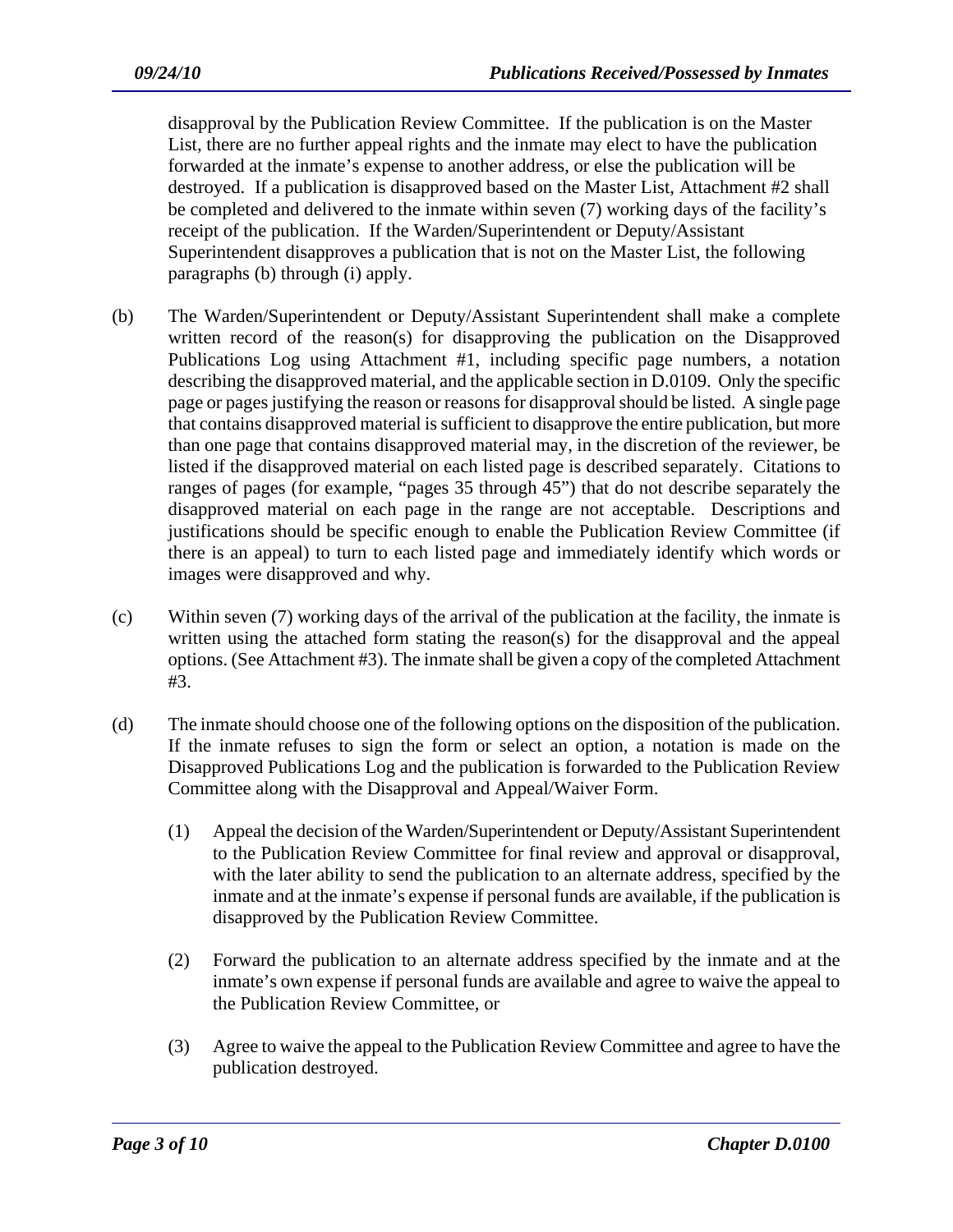- (e) When an inmate elects to appeal the decision of the Warden/Superintendent or Deputy/Assistant Superintendent to the Publication Review Committee, the Warden/Superintendent or Deputy/Assistant Superintendent forwards to the Publication Review Committee the completed Disapproved Publication Log, the actual publication and the inmate's signed statement of appeal.
- (f) When an inmate elects to forward the publication to an alternate address of his or her choosing, the Warden/Superintendent or Deputy/Assistant Superintendent forwards the publication to the new address and forwards to the Publication Review Committee the inmate's signed waiver of appeal and the Disapproved Publication Log with the disposition of the publication noted as "publication forwarded by inmate to new address".
- (g) When an inmate elects to waive the appeal to the Publication Review Committee and agrees to have the publication destroyed, the Warden/Superintendent or Deputy/Assistant Superintendent forwards to the Publication Review Committee the completed Disapproved Publication Log and the inmate's signed waiver of appeal.
- (h) When an inmate elects to appeal the decision of the Warden/Superintendent or Deputy/Assistant Superintendent to the Publication Review Committee, with the option/ability to send the publication to an alternate address if the publication is disapproved, the Warden/Superintendent or Deputy/Assistant Superintendent forwards to the Publication Review Committee the completed Disapproved Publication Log, the actual Publication and the Inmate's signed statement of appeal. The inmate can only forward the publication to the alternate address AFTER it is returned disapproved from the Publication Review Committee.
- (i) Only one copy of each withheld publication or issue should be submitted. Duplicate copies should be held at the facility pending final action by the Publication Review Committee.

## **.0104 PUBLICATION REVIEW COMMITTEE**

The Publication Review Committee will consist of two (2) members and one (1) chairperson who are appointed by the Director of Prisons or his designee. Each member will conduct independent reviews of disapproved publications and materials which have been received. The chairperson is the final approving authority when the committee members do not agree. The chairperson also has the authority to overrule the committee, with consultation from the Chief of Program Services, when the decision of the committee is not consistent with policy. Members of the Publication Review Committee will meet once a quarter with the Chief of Program Services to review, revise, and discuss the process and ensure compliance with the policy.

## **.0105 PUBLICATION REVIEW COMMITTEE PROCEDURES**

(a) The Master List of Disapproved Publications available in OPUS should be reviewed for any publications previously disapproved by the Publication Review Committee. When a publication is listed as disapproved, the publication will be returned to the Warden/Superintendent or Deputy/Assistant Superintendent. (See Attachment # 6) The Chairperson of the Publication Review Committee will notify the inmate of this decision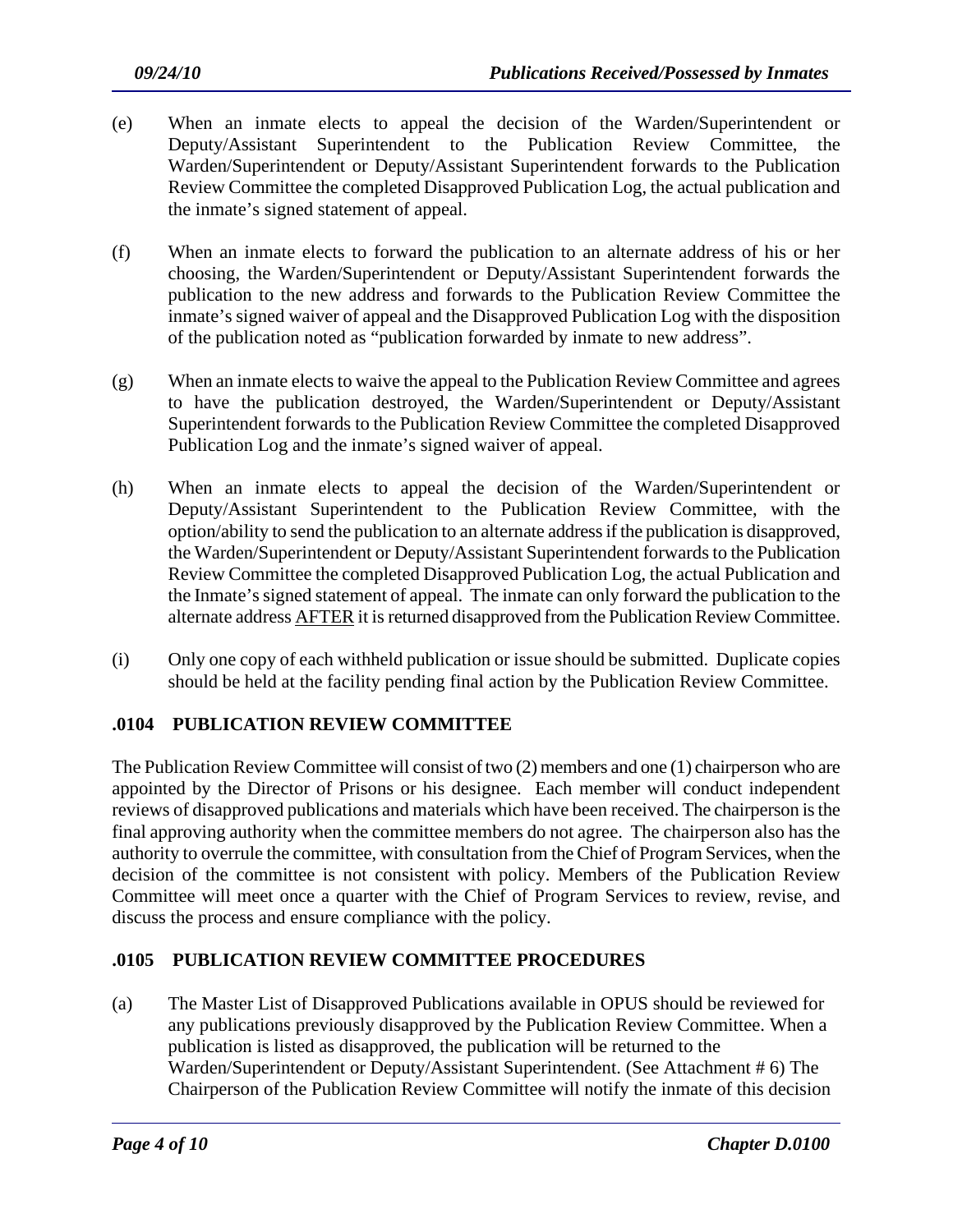according to policy and inform the inmate of options for disposing of the material. (See Attachment #4).

- (b) The Committee should review all publication denials to ensure division-wide consistency for those publications disapproved for receipt or possession by inmates.
- (c) The Committee should make a determination as to whether each publication reviewed should or should not be disapproved in accordance with the criteria in this policy. The Committee should consult as needed with staff who have expertise in matters of religious publications, security threat groups or other areas as necessary.
- (d) Within seven (7) working days of receipt of a publication, the Publication Review Committee should complete its review of the publication. The Committee should return the approved publication(s) to the facility from which they were received and notify the Warden/Superintendent or Deputy/Assistant Superintendent of its decision. All disapproved publications are held by the committee pending notification of the publisher and the publisher's response. Upon completion of the publisher appeal process, all disapproved publications held by the Publication Review Committee are returned to the facility and are handled like any other personal property that the inmate is not entitled to have in his or her possession as set forth in the policy on Disposition of Unauthorized Property, F.0504 (a) & (b). All attempts should be made to ensure that the inmate receives a response to the appeal within forty-five (45) days of the date the inmate files the appeal.
- (e) The chairperson of the Committee records the decisions of the Committee on the Master List of Disapproved Publications in OPUS. The Master List of Disapproved Publications lists those volumes, issues or editions of a publication that are disapproved. The Master List of Disapproved Publications does not ban the publication title but only those volumes, issues or editions that have been reviewed and rejected for receipt or possession by inmates.
- (f) The Committee shall include as an addendum to the Master List of Disapproved Publication a list of the names of publishers (if any) whose publications were disapproved within the past 12 months because the Committee could not determine that they are legitimate publishers and/or because their publications were found to contain contraband.

## **.0106 NOTIFICATION TO INMATES OF PUBLICATION REVIEW COMMITTEE DECISIONS**

(a) The Master List of Disapproved Publications and The Master List of Disapproved Publishers are available in OPUS to all facilities. The Warden/Superintendent or Deputy/Assistant Superintendent will ensure appropriate facility staff are aware of the list and how to access it through OPUS and will make a copy available for inmate review through the library or other areas accessible to inmates. The list will be updated no less often than every thirty (30) days. In addition, the Publication Review Committee may, from time to time, issue and make available to inmates, for inmates' information, lists of magazine titles (rather than lists of individual magazine issues) and book titles that were, but no longer are, on the Master List of Disapproved Publications because they were disapproved more than twelve (12) months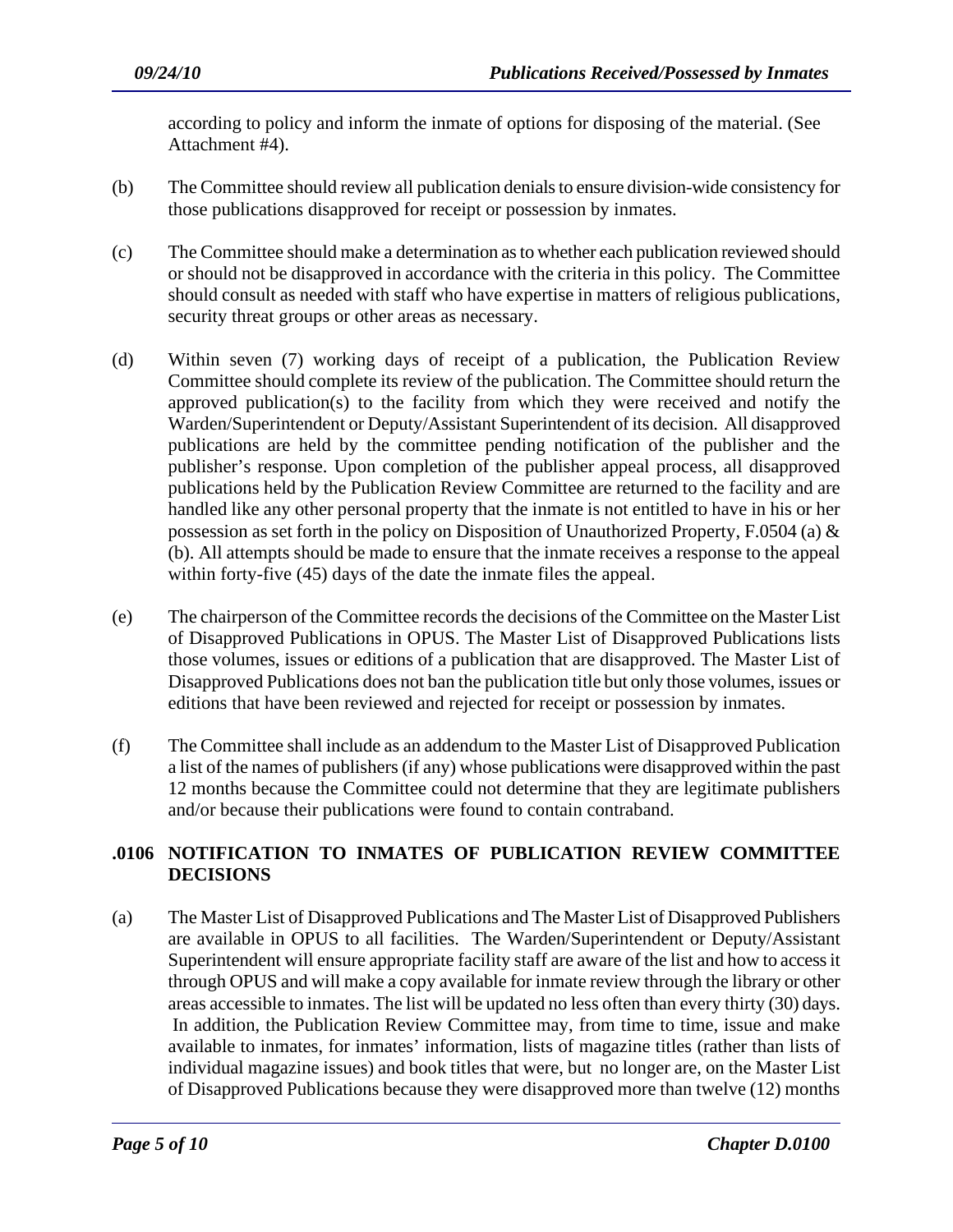ago.

(b) The Warden/Superintendent should notify inmates who appealed the Committee's decision within **seven (7)** working days of receiving the decision. For publications approved by the Publication Review Committee, the Warden/Superintendent or designee will inform the inmate in writing that the publication has been approved and will forward the publication to the inmate. For publications disapproved by the Publication Review Committee, the Chairperson of the Publication Review Committee will inform the inmate using the attached form letter. (See Attachment #4.)

## **.0107 NOTIFICATION TO PUBLISHERS OF PUBLICATION DISAPPROVALS AND APPEAL RIGHTS OF PUBLISHERS**

When pursuant to law the Division of Prisons rejects a publication mailed to an inmate, the publisher shall be notified in writing of the reason for rejection and the procedure to follow to appeal the rejection, including the responsibility of the publisher to submit a written appeal. In addition to the required written notification to a publisher when an inmate appeals the decision to reject a publication, the publisher will also be notified by the Chairperson of the Publication Review Committee when a publication is rejected and the decision is not appealed by the inmate. This written appeal must be submitted to the Director of Prisons or his designee, as advised in the rejection notice, (See attachment #5) within fifteen (15) days of receipt of the written notification from the Committee that the publication was disapproved. If the publisher appeals, the Division of Prisons will notify the publisher of the outcome of the review within fifteen (15) days of receipt of a timely submitted written request for review.

## **.0108 CONDITIONS FOR RECEIPT OR POSSESSION**

Inmates will be permitted to receive or possess written or pictorial materials which are consistent with institution security, safety, inmate rehabilitation and federal and state regulations governing staff work environment and section .0101 of this policy.

## **.0109 SPECIFIC CRITERIA FOR PUBLICATION DISAPPROVAL**

- (a) The Division is required to maintain institution security for both inmates and staff members and to facilitate to the extent possible rehabilitation of inmates. Rehabilitation includes but is not limited to the acquisition of appropriate personal and social skills and responses, and the acquiring of self-control. Because inmates are permitted to exchange or otherwise redirect permitted materials within the facility, the treatment of materials is not dependent upon the status, background or underlying offense of the intended recipient. No publication or material will be withheld solely on the basis of its appeal to a particular ethnic, racial or religious group. A publication may not be rejected solely because its content is religious, philosophical, political, social or sexual, or because its content is unpopular or repugnant. Publications that provide unbiased reporting of actual news and events are not normally withheld.
- (b) Materials which pose a threat to the specified objectives may do so either directly, or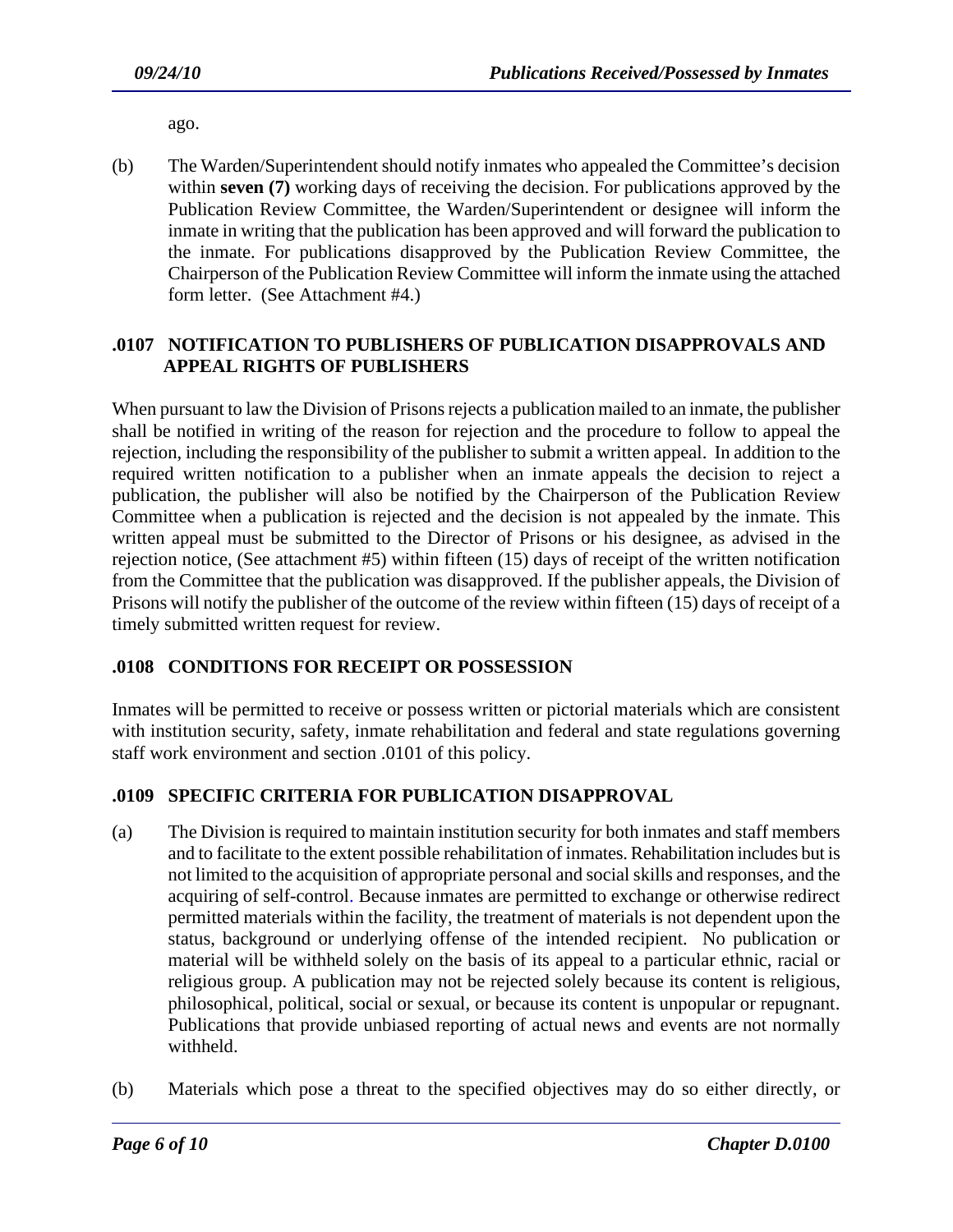indirectly. Direct threats include but are not limited to the active advocacy of escape, interference with security devices, or violence against staff or others. Indirect threats to these objectives include but are not limited to: (1) materials which advocate or facilitate collective action or affiliation by inmates either generally or with respect to validated Security Threat Groups; (2) materials, with the exception of foreign language publications as noted in .0109 (e), containing or facilitating communications which are not readily understandable to reviewing staff; (3) materials which may be used to harass, distract, demean, or intimidate staff or others; (4) or materials which impede inmate rehabilitation. Materials which impede inmate rehabilitation may include any item or depiction which encourages or reinforces the perception of other persons as potential objects for physical or sexual aggression.

- (c) Prohibited materials may fall into more than one category or description. For example, the same material may constitute a depiction of unlawful violence, a violation of law, a threat to rehabilitation and be used to intimidate or sexually harass or intimidate staff. The categories and descriptions below are for administrative use only and are not intended to be mutually exclusive. When materials are prohibited under this policy, all applicable categories and examples shall be deemed to apply, whether or not specified in any resulting written notice to the inmate or publisher.
- (d) The following specific categories of prohibited materials are by way of illustration only. Other materials which create or reasonably have the potential to create an articulable threat to the specified objectives may be withheld and processed as provided in the policy at the direction of the Warden/Superintendent or Deputy/Assistant Superintendent.
- (e) Foreign Language Publications. Foreign language publications do not, per se, require disapproval. Inmates may receive such publications. Staff may visually inspect foreign language publications to determine if they contain prohibited pictorial communications. If, and only if, a foreign language publication appears to contain such communications, the Warden/Superintendent or Deputy/Assistant Superintendent may obtain an accurate translation in order to finally determine whether it should be disapproved because it is obscene or presents a threat to order, security, and rehabilitation. This policy is not intended to prohibit inmates from receiving scholarly, news, or popular publications, including newspapers, not written in English.
- (f) This policy section does not apply to foreign language publications which are governed in .0109 (e) above**.** The Warden/Superintendent or Deputy/Assistant Superintendent should disapprove a publication for receipt and possession by inmates and forward it to the Publication Review Committee for final action if the publication can be reasonably documented to contain the following:

Threats to institutional safety and security include but are not limited to materials which depict, describe or advocate or which include:

(A) the commission of criminal activity and/or the violation of state or federal laws and/or the violation of the Division of Prisons policy and/or inmate disciplinary policy and procedures.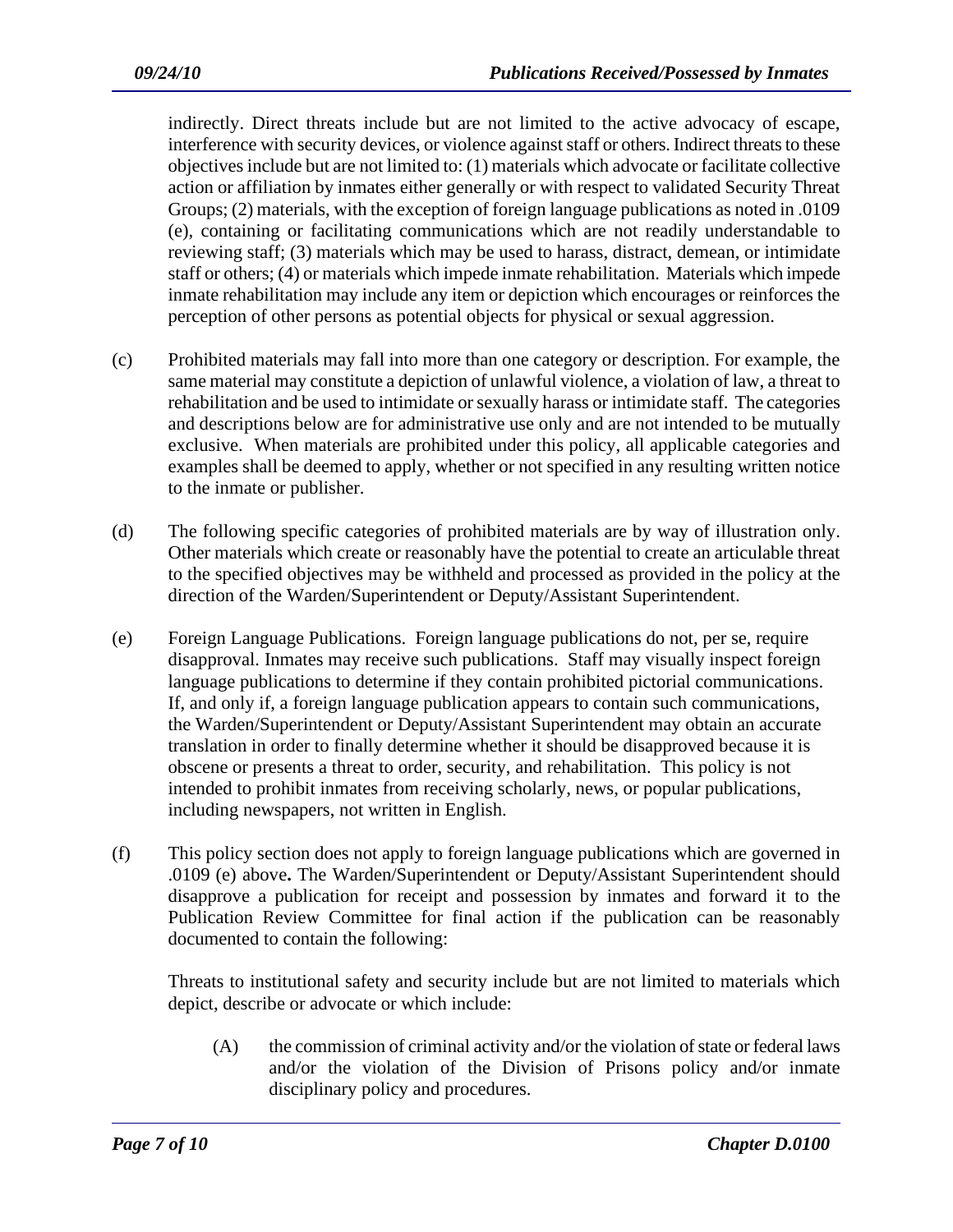- (B) the manufacture, simulation and/or concealment of weapons, ammunition, explosives, incendiaries, or escape devices and/or escape techniques.
- (C) the ingredients and/or manufacture of poisons, drugs, intoxicants, abrasives, corrosives or other toxic or illegal substances.
- (D) violence, disorder, insurrection or terrorist/gang activities against individuals, groups, organizations, the government or any of it's' institutions.
- (E) instructions and/or information, which contain technical specifications for or may be used to alter or defeat electronic, mechanical or other security devices, facility blueprints, procedures, diagrams and/or information concerning security techniques and training of personnel and/or canine units.
- (F) instructions and/or information, which may be used to alter or defeat institutional systems of communication.
- (G) instructions and/or information relating to the ability or attempt to physically assault, disable, injure or kill a person.
- (H) violence against any ethnic, racial or religious group or which reasonably appears likely to provoke or to precipitate a violent confrontation between the recipient or recipients or any other inmate in possession of same and a member or members of the target group.
- (I) materials which are used or which reasonably appear likely to be used to intimidate or sexually harass facility staff or visitors.
- (J) material which is written for or supports the activities of a validated Security Threat Group; or material which in any way supports, incites, promotes, encourages or advocates any type of gang activity by pictorials or writings or sign gang language or insignia. Sign gang language alone, in isolation of other material that supports, incites, promotes, encourages, or advocates any type of gang activity, should not be cause for rejection.
- (K) sexually explicit material which by its nature or content poses a threat to the security, good order, or discipline of the institution, or facilitates criminal activity. Sexually explicit materials are defined as pictorial depictions of sex acts involving any person of any age, or written depictions of sex acts involving violence, sadomasochism, sex with animals, or sex with any person who is under age 18 (or, if the person's age is not stated in the text, who could reasonably be thought to be under age 18). The term sex acts means actual or simulated sexual acts, including sexual intercourse, oral sex, or masturbation. In addition, pictorial materials which depict exposed, full frontal view of uncovered human genitalia, exposed genitalia from the rear or the female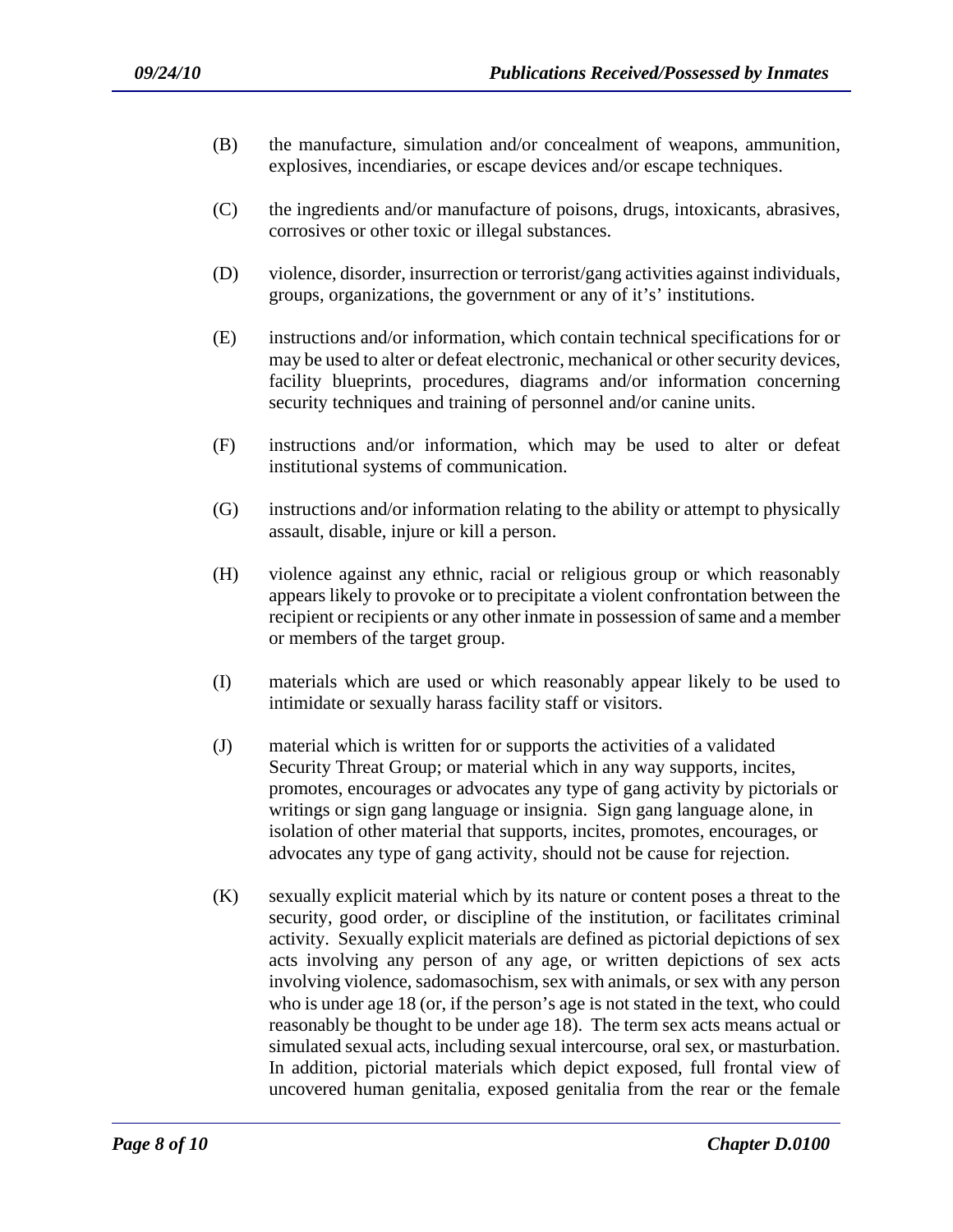breast are specifically deemed to be a threat to institutional order, security and safety and a threat to inmate rehabilitation and are prohibited. This prohibition shall not apply to patently medical, artistic, anthropological or educational commercial publications, including but not limited to *National Geographic*, works of art displayed in public galleries, i.e., Art News, anatomy texts or comparable materials.

- (L) items or materials which can be used for the improper purpose of establishing personal information about a staff member, victim or any other citizen. This prohibition includes but is not limited to a drivers license, drivers license records check, property title or deed, tax listing information, social security card, birth certificate, passport, military discharge papers, personal financial documents such as credit cards, checkbooks or similar items. Items sent to aid an inmate who is being prepared legitimate transition to the community are received and maintained for the inmate in a secure location until the inmate is released.
- (M) Hardbound publications (other than legal or religious publications) that are larger than "8 ½ x 11" or more than 2 inches thick are not allowed. However, large softbound publications (such as ESPN Magazine and The Sporting News) are allowed. Hardbound legal or religious publications larger than "8 ½ x 11" or more than 2 inches thick are allowed unless the facility head identifies a specific security threat or storage issue caused by the inmate's possession of the publication.
- (N) Hardbound publications (other than legal or religious publications) and all spiral-bound publications are not allowed if addressed to an inmate who is assigned to H-con, M-con, I-con or Disciplinary Segregation. However, inmates who are assigned to H-con, M-con, I-con, or Disciplinary Segregation may possess in their cells hardbound (but not spiral-bound) legal or religious publications (including legal or religious publications larger than " $8\frac{1}{2} \times 11$ " or more than 2 inches thick) unless the facility head identifies a specific security threat or storage issue caused by the inmate's possession of the publication.
- (O) Publication is from a source that is not a legitimate marketer or distributor of published material.
- (P) Publication is from a source that is in conflict with the custody level of the inmate to whom it is addressed (see D.010 (a) and (b) above).
- (Q) Publication contains contraband, such as money, postal stamps or objects that may be utilized as weapons. (For publications that contains CDs, DVDs, Posters, Cologne or Perfume sample(s) see D.0101 (g) and (h) above).

### **.0110 STAFF TRANING ON INMATE PUBLICATIONS**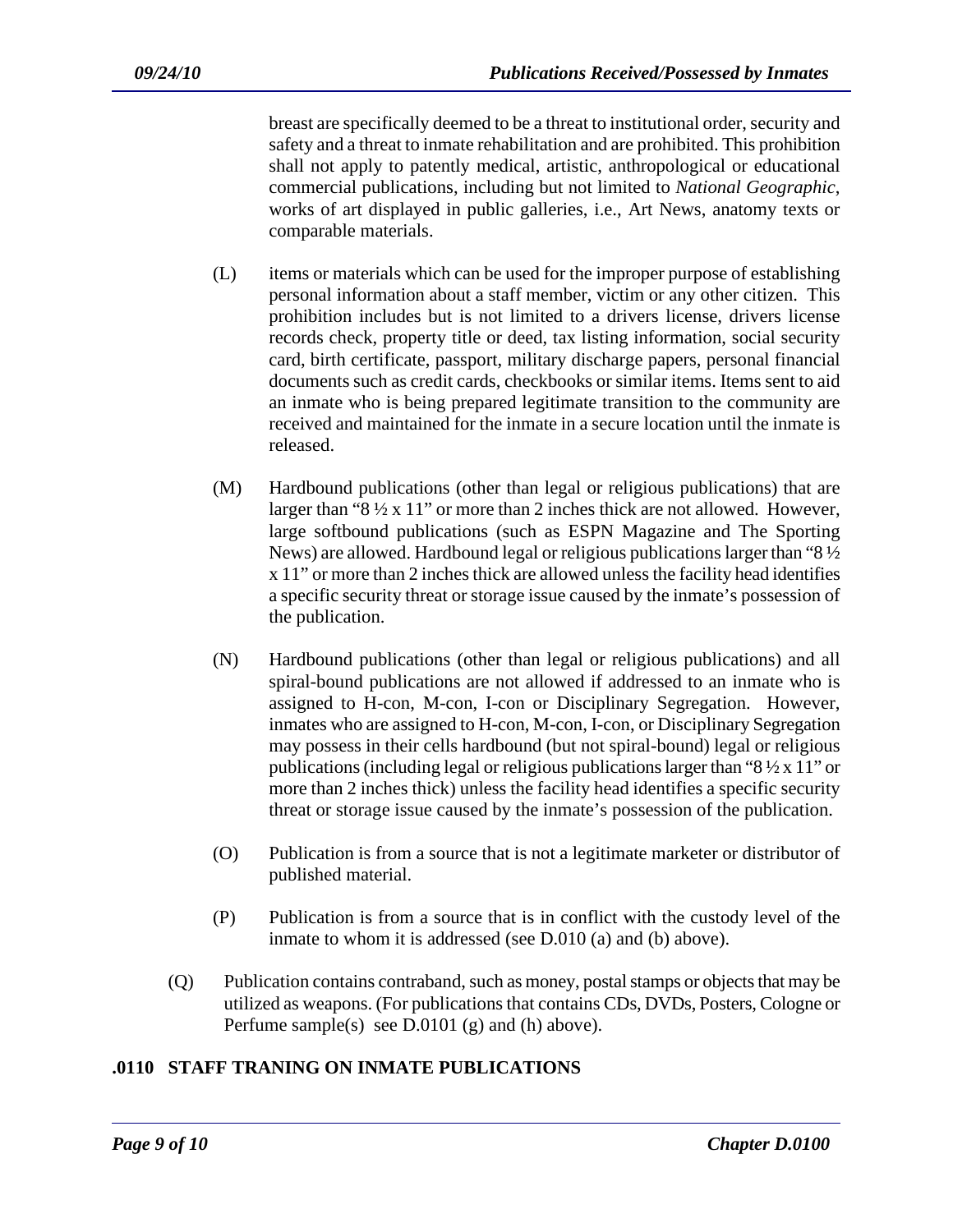- (a) The Division of Prisons has produced (and will update from time to time as necessary) a training video that describes the publications policy set forth in this policy D.0100.
- (b) The persons listed below must view the video before they are assigned any responsibility in screening incoming publications addressed to inmates, and no less often than every 12 months for as long as they have any responsibility in screening such publications. Each viewing of the video by each person shall be documented in OPUS.
	- The Chief of Program Services for the Division of Prisons
	- Each Publication Review Committee Member
	- Each Facility Head (Warden, Administrator, or superintendent)
	- Each Assistant Superintendent designated by a facility head to approve and disapprove incoming publications addressed to inmates
	- Each mailroom employee who assists in screening incoming publications addressed to inmates
	- Any other person who assist in screening incoming publications addressed to inmates
- (c) Each facility head is responsible for ensuring that training and documentation at his or her facility is carried out in accordance with D.0110 (b) above.

### **.0111 INMATE ACCESS TO PUBLICATIONS POLICY, D.0100**

At each facility a copy of this policy (section D.0100) shall be made available in a library to which inmates in the general population have access and/or shall be placed on a bulletin board on which official notices to inmates are posted

Director of Prisons

D.0100\_09\_24\_10.doc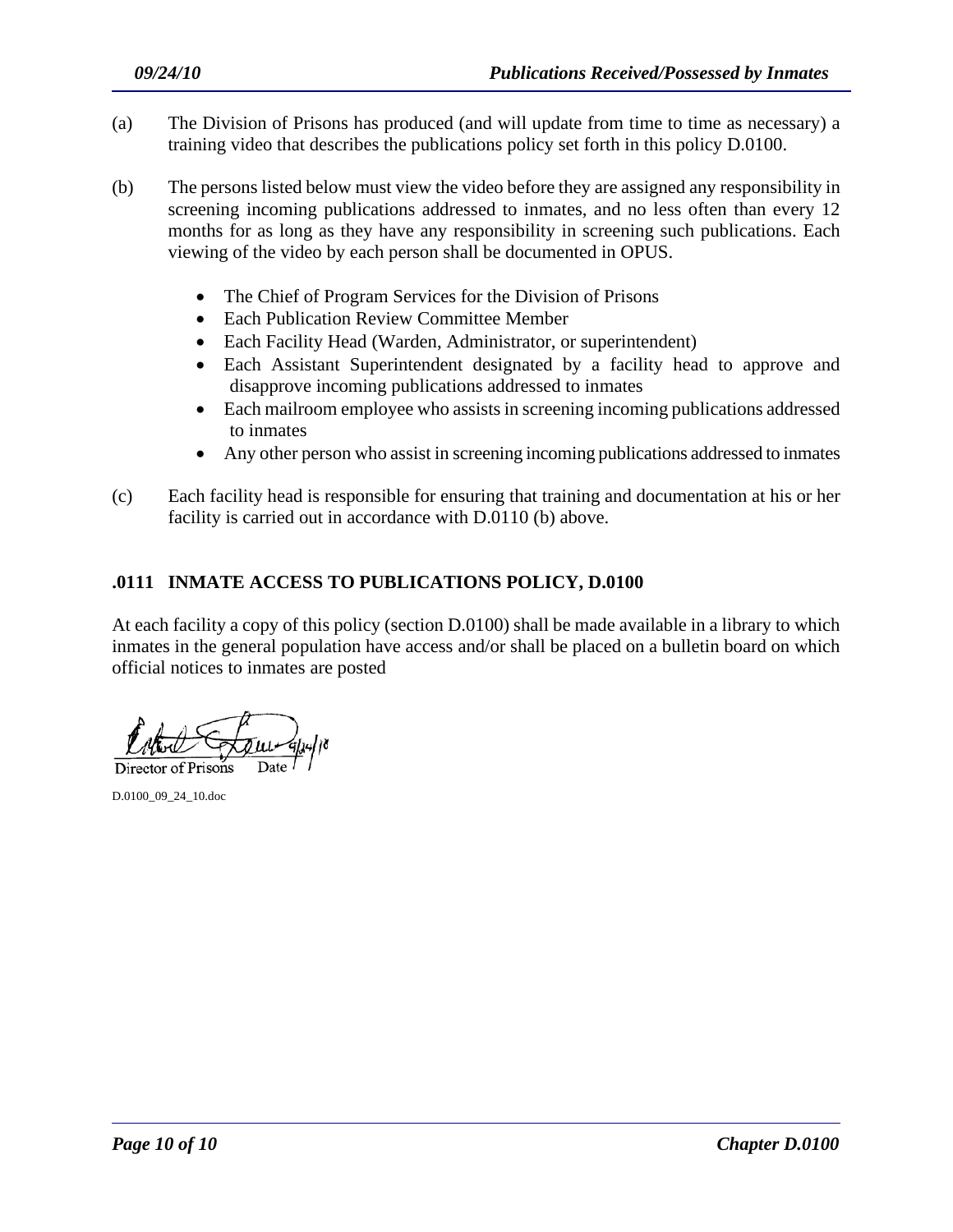### **Attachment # 1 Page 1 of Attachment #1**

#### **Disapproved Publication Log**

(To be sent to the Publication Review Committee **weekly** at 840 W. Morgan St., MSC 4280, Raleigh, N. C. 27699-4280 by the facility with disapproved publications and/or the inmate appeal/waiver form.)

**Facility Name: \_\_\_\_ Facility Number: \_\_\_\_\_\_\_\_\_\_\_\_\_\_\_ Date:** 

| Inmate Name &<br>Number | Date<br>Received | Date of<br><b>Appeal Rights</b> | Title of Publication | Volume, Issue and/or<br>Date | Reason for<br>Disapproval<br>(see attached A-Q) | Page<br>Number(s)<br>and/or<br>contraband | Approving Authority<br>(print name, sign, and date) |
|-------------------------|------------------|---------------------------------|----------------------|------------------------------|-------------------------------------------------|-------------------------------------------|-----------------------------------------------------|
|                         |                  |                                 |                      |                              |                                                 |                                           |                                                     |
|                         |                  |                                 |                      |                              |                                                 |                                           |                                                     |
|                         |                  |                                 |                      |                              |                                                 |                                           |                                                     |
|                         |                  |                                 |                      |                              |                                                 |                                           |                                                     |
|                         |                  |                                 |                      |                              |                                                 |                                           |                                                     |
|                         |                  |                                 |                      |                              |                                                 |                                           |                                                     |
|                         |                  |                                 |                      |                              |                                                 |                                           |                                                     |
|                         |                  |                                 |                      |                              |                                                 |                                           |                                                     |
|                         |                  |                                 |                      |                              |                                                 |                                           |                                                     |
|                         |                  |                                 |                      |                              |                                                 |                                           |                                                     |
|                         |                  |                                 |                      |                              |                                                 |                                           |                                                     |
|                         |                  |                                 |                      |                              |                                                 |                                           |                                                     |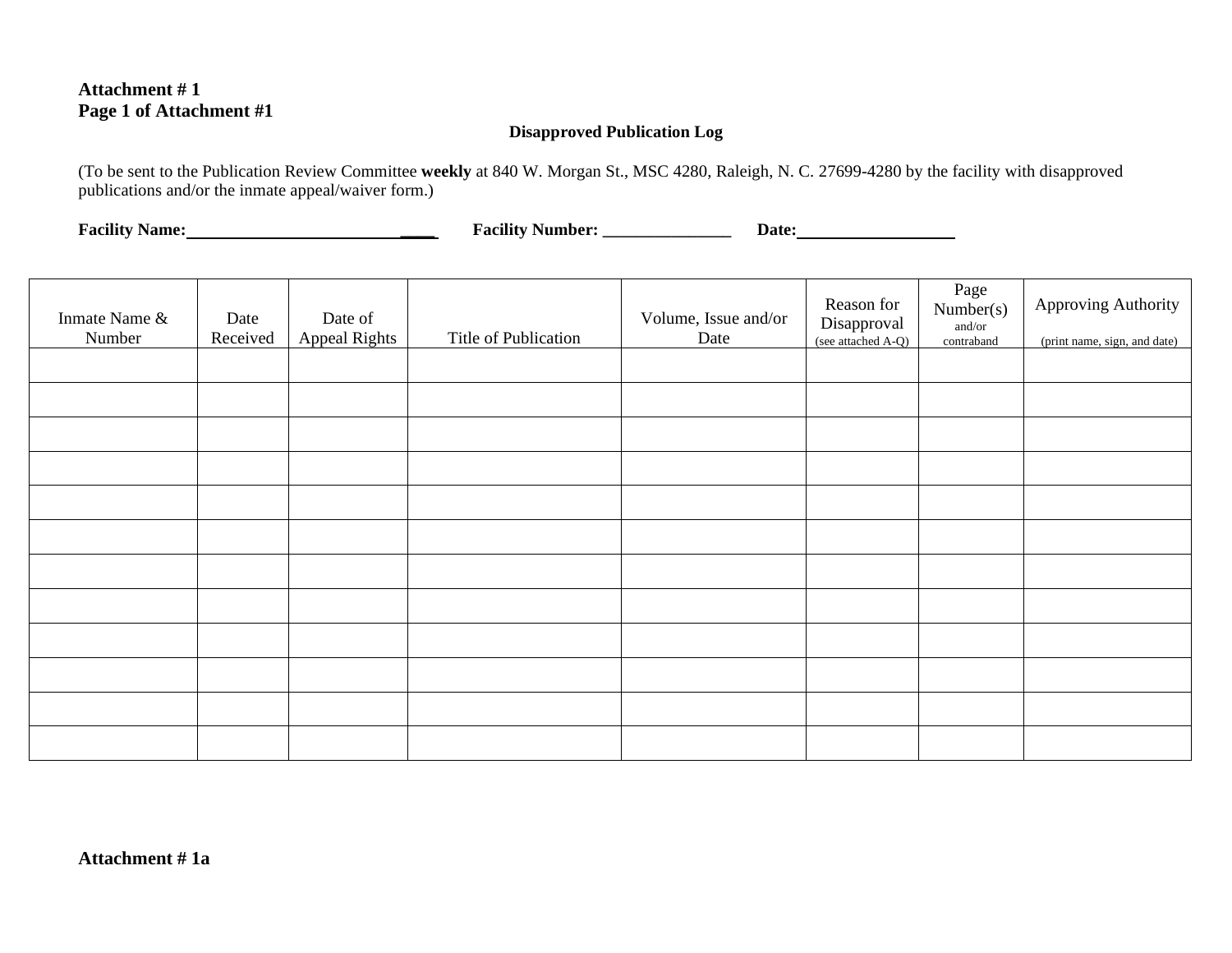### **Page 1 of Attachment #1a**

# **DISAPPROVED SOURCE LOG**

(This completed form is to be sent to the Division of Prisons Publication Review Committee, **when the source of publication material received for an inmate is disapproved.** Please include the Attachment 3a Form and send both forms to the Committee at: 840 W. Morgan St., MSC 4280, Raleigh, N. C. 27699-4280.)

Facility Name: Name: Name: Name: Name: Name: Name: Name: Name: Name: Name: Name: Name: Name: Name: Name: Name: Name: Name: Name: Name: Name: Name: Name: Name: Name: Name: Name: Name: Name: Name: Name: Name: Name: Name: Nam

| Inmate Name &<br>Number | Date<br>Received | Date<br>Disapproved | Date<br>Appeal<br>Rights<br>Given | Source Name and Address | Reason for Disapproval<br>(Reason Code O or P) | Approving Authority<br>(print name, sign, and date) |
|-------------------------|------------------|---------------------|-----------------------------------|-------------------------|------------------------------------------------|-----------------------------------------------------|
|                         |                  |                     |                                   |                         |                                                |                                                     |
|                         |                  |                     |                                   |                         |                                                |                                                     |
|                         |                  |                     |                                   |                         |                                                |                                                     |
|                         |                  |                     |                                   |                         |                                                |                                                     |
|                         |                  |                     |                                   |                         |                                                |                                                     |
|                         |                  |                     |                                   |                         |                                                |                                                     |
|                         |                  |                     |                                   |                         |                                                |                                                     |
|                         |                  |                     |                                   |                         |                                                |                                                     |
|                         |                  |                     |                                   |                         |                                                |                                                     |
|                         |                  |                     |                                   |                         |                                                |                                                     |
|                         |                  |                     |                                   |                         |                                                |                                                     |
|                         |                  |                     |                                   |                         |                                                |                                                     |
|                         |                  |                     |                                   |                         |                                                |                                                     |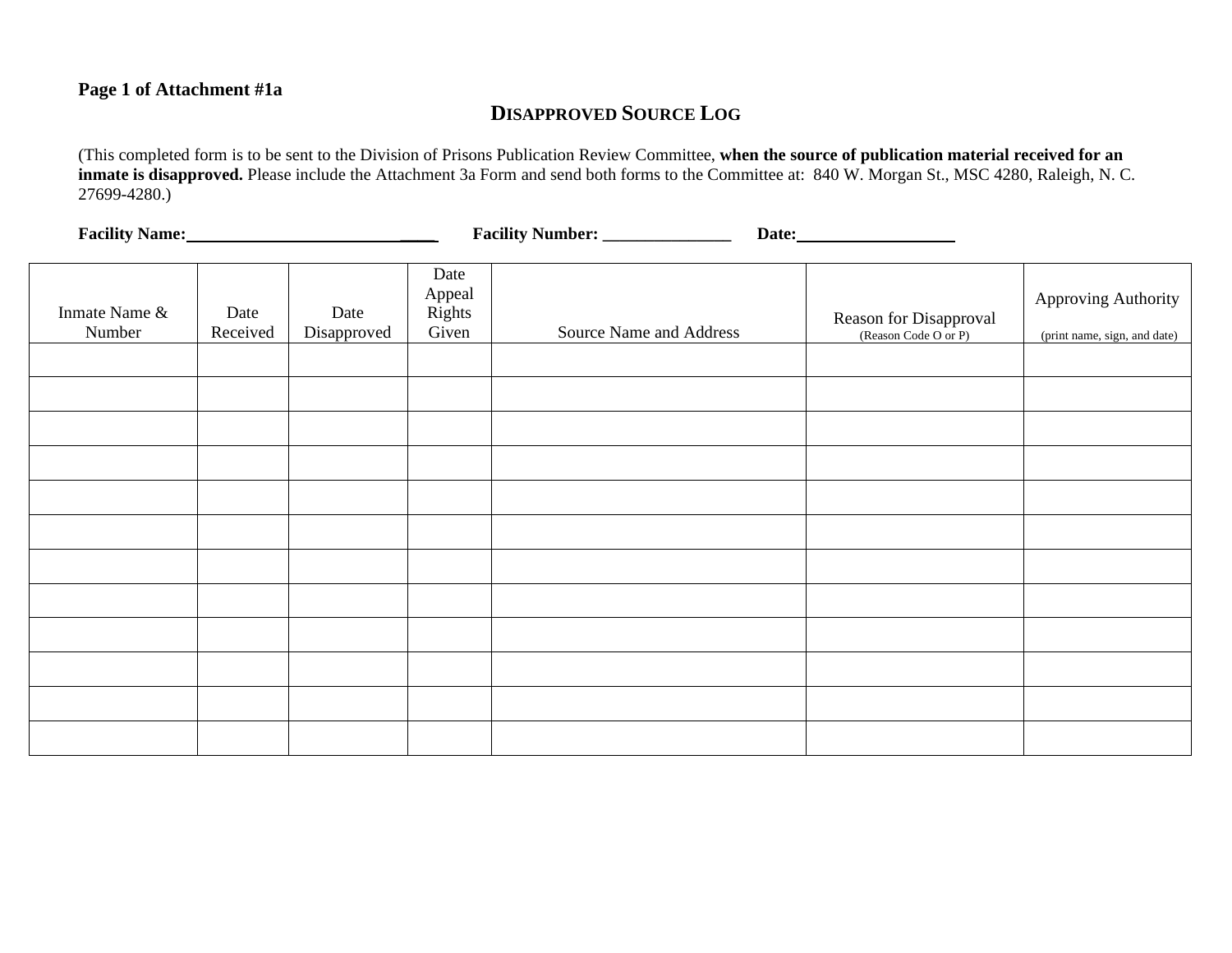## **Attachment #1 Page 2 of Attachment #1**

### **Disapproved Publications Log**

(To be sent to the Publication Review Committee **weekly** by the facility with disapproved publications and/or the inmate appeal/waiver form.)

This publication/material has been disapproved due to the violation of Division of Prisons Policy Chapter D, Section .0109 (f), because it contains threats to institutional safety and security including but not limited to materials which depict, describe or advocate or which include:

|                                  | NOTE: THE APPROPRIATE DISAPPROVAL REASON                                                                                                                                                                                                                                                                                                                                                                                                                           |
|----------------------------------|--------------------------------------------------------------------------------------------------------------------------------------------------------------------------------------------------------------------------------------------------------------------------------------------------------------------------------------------------------------------------------------------------------------------------------------------------------------------|
| Reason<br>.0109<br>$\mathbf{A}$  | The commission of criminal activity and/or the violation of state or federal laws and/or the violation of the Division of Prisons<br>policy and/or inmate disciplinary policy and procedures.<br>Page Number(s): $\overline{\phantom{a}}$                                                                                                                                                                                                                          |
| Reason<br>.0109<br>B             | The manufacture, simulation and/or concealment of weapons, ammunition, explosives, incendiaries, or escape devices and/or<br>escape techniques.<br>Page Number(s): $\overline{\phantom{a}}$<br><u> 2000 - Jan James James James James James James James James James James James James James James James James Ja</u>                                                                                                                                               |
| Reason<br>.0109<br>$\mathcal{C}$ | The ingredients and/or manufacture of poisons, drugs, intoxicants, abrasives, corrosives or other toxic or illegal substances.                                                                                                                                                                                                                                                                                                                                     |
| Reason<br>.0109<br>D             | Violence, disorder, insurrection or terrorist/gang activities against individuals, groups, organizations, the government or any of its'<br>institutions.                                                                                                                                                                                                                                                                                                           |
| Reason<br>.0109<br>E             | Instructions and/or information, which contain technical specifications for or may be used to alter or defeat electronic, mechanical<br>or other security devices, facility blueprints, procedures, diagrams and/or information concerning security techniques and training<br>of personnel and/or canine units.                                                                                                                                                   |
| Reason<br>.0109<br>$\mathbf{F}$  | Instructions and/or information, which may be used to alter or defeat institutional systems of communication.<br>Page Number(s):                                                                                                                                                                                                                                                                                                                                   |
| Reason<br>.0109<br>G             | Instructions and/or information relating to the ability or attempt to physically assault, disable, injure or kill a person.                                                                                                                                                                                                                                                                                                                                        |
| Reason<br>.0109<br>H             | Violence against any ethnic, racial or religious group or which reasonably appears likely to provoke or to precipitate a violent<br>confrontation between the recipient or recipients or any other inmate in possession of same and a member or members of the target<br>group.                                                                                                                                                                                    |
| Reason<br>.0109<br>$\mathbf I$   | Materials which are used or which reasonably appear likely to be used to intimidate or sexually harass facility staff or visitors.<br>Page Number(s): $\overline{\phantom{a}}$                                                                                                                                                                                                                                                                                     |
| Reason<br>.0109<br>J             | Material which is written for or supports the activities of a validated Security Threat Group; or material which in any way supports,<br>incites, promotes, encourages or advocates any type of gang activity by pictorials or writings or sign gang language or insignia.<br>Sign gang language alone, in isolation of other material that supports, incites, promotes, encourages, or advocates any type of gang<br>activity, should not be cause for rejection. |
| Reason                           | Sexually explicit material which by its nature or content poses a threat to the security, good order, or discipline of the institution, or                                                                                                                                                                                                                                                                                                                         |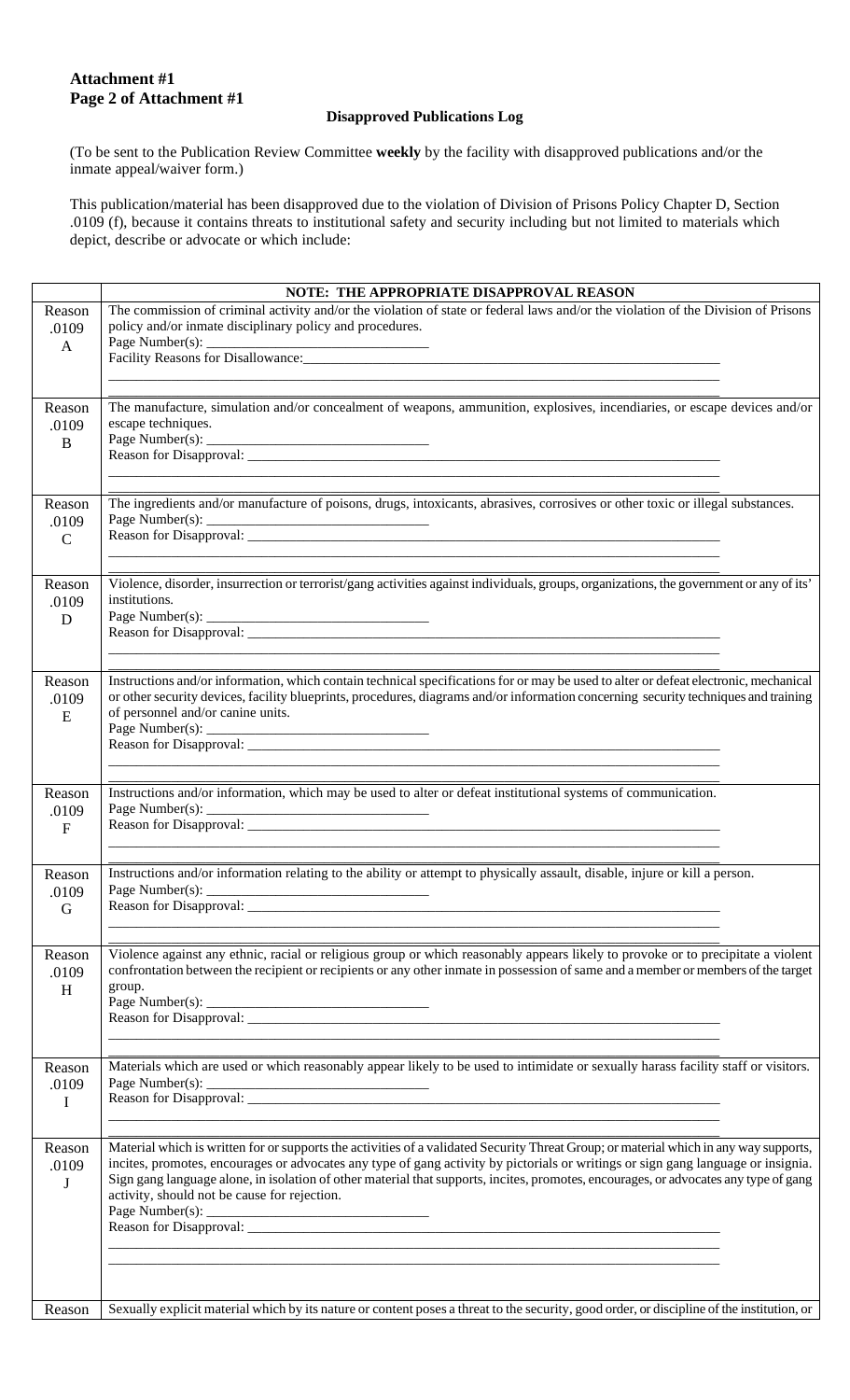| .0109<br>$\bf K$                | facilitates criminal activity. Sexually explicit materials are defined as pictorial depictions of sex acts involving any person of any<br>age, or written depictions of sex acts involving violence, sadomasochism, sex with animals, or sex with any person who is under<br>age 18, (or, if the person's age is not stated in the text, who could reasonably be thought to be under age 18). The term sex acts<br>means actual or simulated sexual acts, including sexual intercourse, oral sex, or masturbation. In addition, pictorial materials<br>which depict exposed, full frontal view of uncovered human genitalia, exposed genitalia from the rear or the female breast are<br>specifically deemed to be a threat to institutional order, security and safety and a threat to inmate rehabilitation and are prohibited.<br>This prohibition shall not apply to patently medical, artistic, anthropological or educational commercial publications including but<br>not limited to National Geographic, works of art displayed in public galleries, i.e., Art News, anatomy texts or comparable<br>materials. |
|---------------------------------|------------------------------------------------------------------------------------------------------------------------------------------------------------------------------------------------------------------------------------------------------------------------------------------------------------------------------------------------------------------------------------------------------------------------------------------------------------------------------------------------------------------------------------------------------------------------------------------------------------------------------------------------------------------------------------------------------------------------------------------------------------------------------------------------------------------------------------------------------------------------------------------------------------------------------------------------------------------------------------------------------------------------------------------------------------------------------------------------------------------------|
| Reason<br>.0109<br>L            | Items or materials which can be used for the improper purpose of establishing personal information about a staff member, victim or<br>any other citizen. This prohibition includes but is not limited to a drivers license, drivers license records check, property title or<br>deed, tax listing information, social security card, birth certificate, passport, military discharge papers, personal financial<br>documents such as credit cards, checkbooks or similar items. Items sent to aid an inmate who is being prepared legitimate<br>transition to the community are received and maintained for the inmate in a secure location until the inmate is released.                                                                                                                                                                                                                                                                                                                                                                                                                                              |
| Reason<br>.0109<br>M            | Hardbound publications (other than legal or religious publications) that are larger than " $8\frac{1}{2} \times 11$ " or more than 2 inches thick<br>are not allowed. However, large softbound publications (such as ESPN Magazine and The Sporting News) are allowed.<br>Hardbound legal or religious publications larger than "8 $\frac{1}{2} \times 11$ " or more than 2 inches thick are allowed unless the facility<br>head identifies a specific security threat or storage issue caused by the inmate's possession of the publication.                                                                                                                                                                                                                                                                                                                                                                                                                                                                                                                                                                          |
| Reason<br>.0109<br>$\mathbf N$  | Hardbound publications (other than legal or religious publications) and all spiral-bound publications are not allowed if addressed to<br>an inmate who is assigned to H-con, M-con, I-con or Disciplinary Segregation. However, inmates who are assigned to H-con, M-<br>con, I-con, or Disciplinary Segregation may possess in their cells hardbound (but not spiral-bound) legal or religious publications<br>(including legal or religious publications larger than "8 $\frac{1}{2}$ x 11" or more than 2 inches thick) unless the facility head identifies a<br>specific security threat or storage issue caused by the inmate's possession of the publication.                                                                                                                                                                                                                                                                                                                                                                                                                                                    |
| Reason<br>.0109<br>$\mathbf{O}$ | Publication is from a source that is not a legitimate marketer, and/or distributor of published material.<br>Reason for Disapproval:                                                                                                                                                                                                                                                                                                                                                                                                                                                                                                                                                                                                                                                                                                                                                                                                                                                                                                                                                                                   |
| Reason<br>.0109<br>${\bf P}$    | Publication is from a source that is in conflict with the custody level of the inmate to whom it is addressed.                                                                                                                                                                                                                                                                                                                                                                                                                                                                                                                                                                                                                                                                                                                                                                                                                                                                                                                                                                                                         |
| Reason<br>.0109<br>Q            | Publication contains contraband, such as money, postal stamps or objects that may be utilized as weapons.                                                                                                                                                                                                                                                                                                                                                                                                                                                                                                                                                                                                                                                                                                                                                                                                                                                                                                                                                                                                              |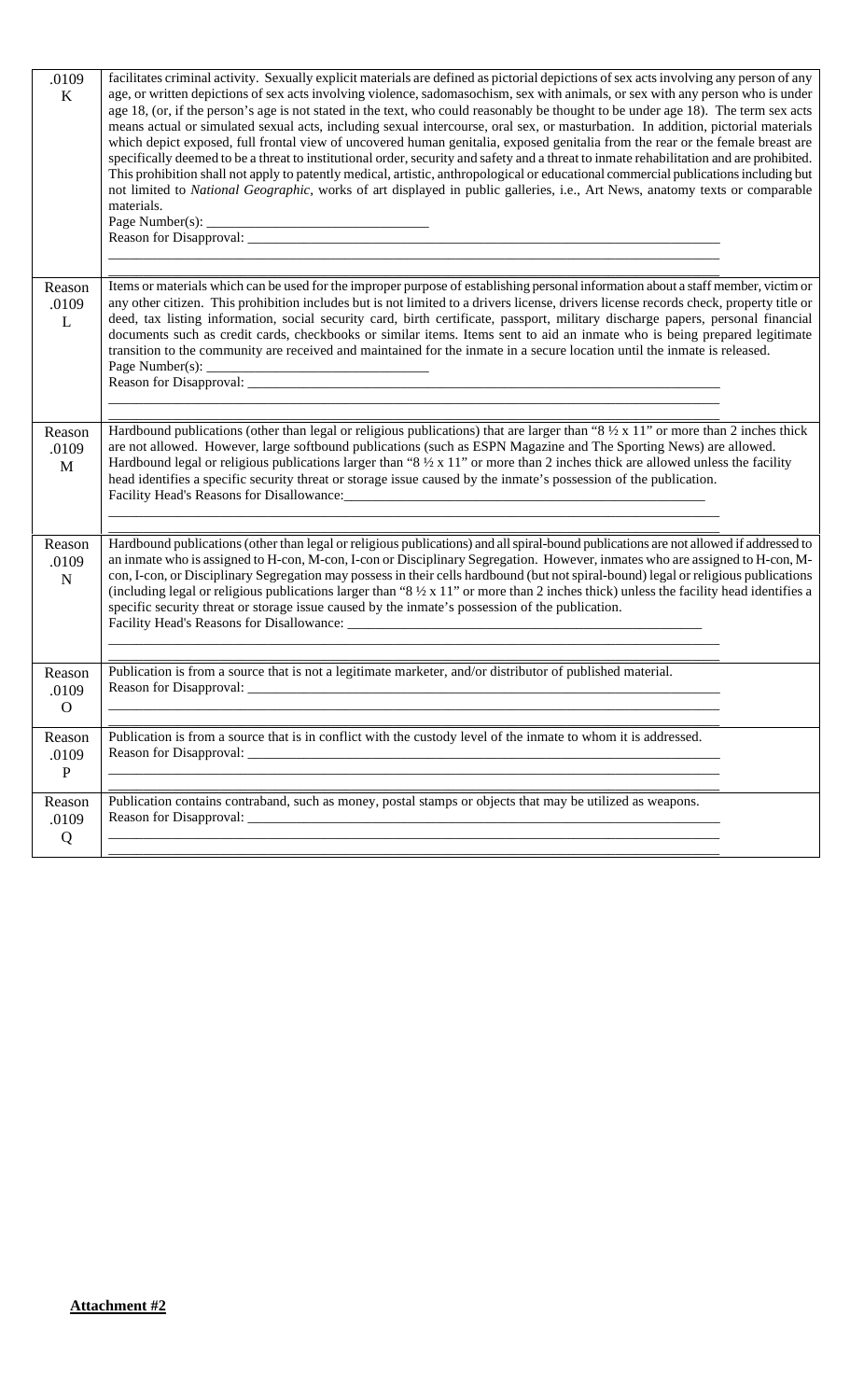#### **Page 1 of Attachment #2**

### **NOTICE TO INMATE OF A STATEWIDE DISAPPROVED PUBLICATION**

(This notice should be used when the publication is already on the Master List of Disapproved Publications and should be sent to the inmate within seven (7) working days of receipt of publication/material).

| TO:          |                                                                                                              | DATE:                                        |           |
|--------------|--------------------------------------------------------------------------------------------------------------|----------------------------------------------|-----------|
|              | (Inmate Name & Number)                                                                                       |                                              |           |
| <b>FROM:</b> |                                                                                                              |                                              |           |
|              | (Warden/Superintendent/Designee)                                                                             |                                              |           |
| RE:          |                                                                                                              |                                              |           |
|              | (Disapproval of Publication/Material)                                                                        |                                              |           |
|              | Your publication/material,                                                                                   |                                              | is on the |
|              |                                                                                                              | (list name and volume and issue $\#$ / date) |           |
|              | Master List of Disapproved Publications list of the Division of Prisons. The publication/material violates   |                                              |           |
|              | Division of Prisons policy at section D.0109 and is disapproved for the reason listed. Please note the pages |                                              |           |

**listed may not be the only pages in the material that violate North Carolina Division of Prisons policy; however, any violation is grounds for disapproval of the entire publication.** 

This publication appears on the statewide Master List of Disapproved Publications because it was disapproved during the previous twelve (12) months by the Division of Prisons Publication Review Committee. There are no additional appeal rights to this decision.

This publication/material has been disapproved due to the violation of Division of Prisons Policy Chapter D, Section .0109 (f), because it contains threats to institutional safety and security including but not limited to materials which depict, describe or advocate or which include:

|                                 | NOTE: THE APPROPRIATE DISAPPROVAL REASON                                                                                                                                                                                                                                                                                                                                                                                          |
|---------------------------------|-----------------------------------------------------------------------------------------------------------------------------------------------------------------------------------------------------------------------------------------------------------------------------------------------------------------------------------------------------------------------------------------------------------------------------------|
| Reason<br>.0109<br>A            | The commission of criminal activity and/or the violation of state or federal laws and/or the violation of the Division of Prisons<br>policy and/or inmate disciplinary policy and procedures.<br>Page Number(s):                                                                                                                                                                                                                  |
| Reason<br>.0109<br>$\mathbf{B}$ | The manufacture, simulation and/or concealment of weapons, ammunition, explosives, incendiaries, or escape devices and/or<br>escape techniques.                                                                                                                                                                                                                                                                                   |
| Reason<br>.0109<br>$\mathbf C$  | The ingredients and/or manufacture of poisons, drugs, intoxicants, abrasives, corrosives or other toxic or illegal substances.<br>Page Number(s): $\overline{\phantom{a}}$                                                                                                                                                                                                                                                        |
| Reason<br>.0109<br>D            | Violence, disorder, insurrection or terrorist/gang activities against individuals, groups, organizations, the government or any of its'<br>institutions.                                                                                                                                                                                                                                                                          |
| Reason<br>.0109<br>E            | Instructions and/or information, which contain technical specifications for or may be used to alter or defeat electronic, mechanical<br>or other security devices, facility blueprints, procedures, diagrams and/or information concerning security techniques and training<br>of personnel and/or canine units.                                                                                                                  |
| Reason<br>.0109<br>$\mathbf{F}$ | Instructions and/or information, which may be used to alter or defeat institutional systems of communication.<br>Page Number(s):                                                                                                                                                                                                                                                                                                  |
| Reason<br>.0109<br>G            | Instructions and/or information relating to the ability or attempt to physically assault, disable, injure or kill a person.<br>Page Number(s): $\frac{1}{2}$ Mumber(s): $\frac{1}{2}$ Mumber(s): $\frac{1}{2}$ Mumber(s): $\frac{1}{2}$ Mumber(s): $\frac{1}{2}$ Mumber(s): $\frac{1}{2}$ Mumber(s): $\frac{1}{2}$ Mumber(s): $\frac{1}{2}$ Mumber(s): $\frac{1}{2}$ Mumber(s): $\frac{1}{2}$ Mumber<br>Reason for Disapproval: _ |
| Reason<br>.0109<br>H            | Violence against any ethnic, racial or religious group or which reasonably appears likely to provoke or to precipitate a violent<br>confrontation between the recipient or recipients or any other inmate in possession of same and a member or members of the target<br>group.<br>Page Number(s): $\_\_$<br>Reason for Disapproval:                                                                                              |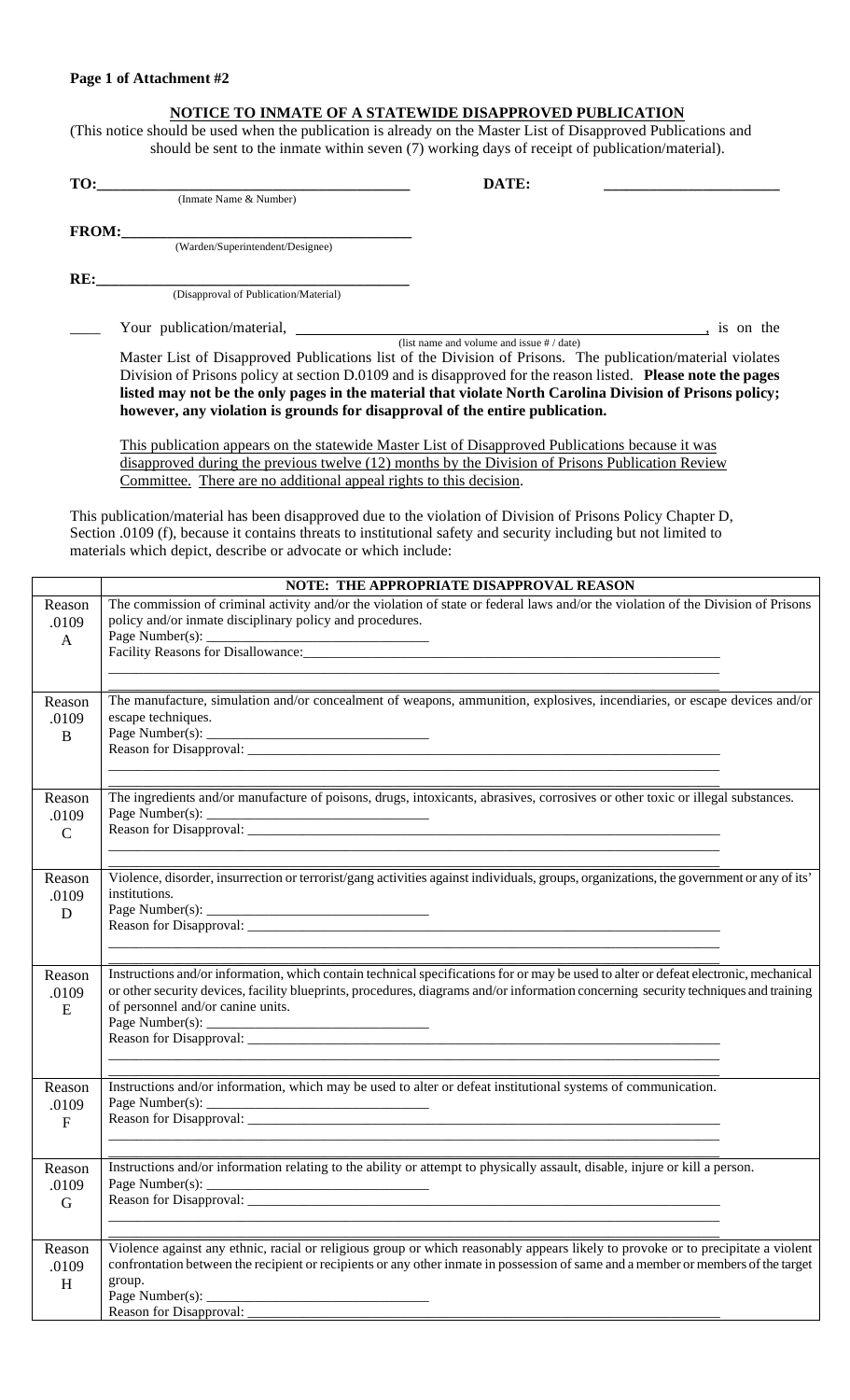| Reason<br>.0109<br>$\mathbf I$    | Materials which are used or which reasonably appear likely to be used to intimidate or sexually harass facility staff or visitors.                                                                                                                                                                                                                                                                                                                                                                                                                                                                                                                                                                                                                                                                                                                                                                                                                                                                                                                                                                                                                                                                                                                                   |
|-----------------------------------|----------------------------------------------------------------------------------------------------------------------------------------------------------------------------------------------------------------------------------------------------------------------------------------------------------------------------------------------------------------------------------------------------------------------------------------------------------------------------------------------------------------------------------------------------------------------------------------------------------------------------------------------------------------------------------------------------------------------------------------------------------------------------------------------------------------------------------------------------------------------------------------------------------------------------------------------------------------------------------------------------------------------------------------------------------------------------------------------------------------------------------------------------------------------------------------------------------------------------------------------------------------------|
| Reason<br>.0109<br>$\bf J$        | Material which is written for or supports the activities of a validated Security Threat Group; or material which in any way supports,<br>incites, promotes, encourages or advocates any type of gang activity by pictorials or writings or sign gang language or insignia.<br>Sign gang language alone, in isolation of other material that supports, incites, promotes, encourages, or advocates any type of gang<br>activity, should not be cause for rejection.                                                                                                                                                                                                                                                                                                                                                                                                                                                                                                                                                                                                                                                                                                                                                                                                   |
| Reason<br>.0109<br>$\bf K$        | Sexually explicit material which by its nature or content poses a threat to the security, good order, or discipline of the institution, or<br>facilitates criminal activity. Sexually explicit materials are defined as pictorial depictions of sex acts involving any person of any<br>age, or written depictions of sex acts involving violence, sadomasochism, sex with animals, or sex with any person who is under<br>age 18, (or, if the person's age is not stated in the text, who could reasonably be thought to be under age 18). The term sex acts<br>means actual or simulated sexual acts, including sexual intercourse, oral sex, or masturbation. In addition, pictorial materials<br>which depict exposed, full frontal view of uncovered human genitalia, exposed genitalia from the rear or the female breast are<br>specifically deemed to be a threat to institutional order, security and safety and a threat to inmate rehabilitation and are prohibited.<br>This prohibition shall not apply to patently medical, artistic, anthropological or educational commercial publications including but<br>not limited to National Geographic, works of art displayed in public galleries, i.e., Art News, anatomy texts or comparable<br>materials. |
| Reason<br>.0109<br>L              | Items or materials which can be used for the improper purpose of establishing personal information about a staff member, victim or<br>any other citizen. This prohibition includes but is not limited to a drivers license, drivers license records check, property title or<br>deed, tax listing information, social security card, birth certificate, passport, military discharge papers, personal financial<br>documents such as credit cards, checkbooks or similar items. Items sent to aid an inmate who is being prepared legitimate<br>transition to the community are received and maintained for the inmate in a secure location until the inmate is released.                                                                                                                                                                                                                                                                                                                                                                                                                                                                                                                                                                                            |
| Reason<br>.0109<br>$\mathbf{M}$   | Hardbound publications (other than legal or religious publications) that are larger than " $8\frac{1}{2} \times 11$ " or more than 2 inches thick<br>are not allowed. However, large softbound publications (such as ESPN Magazine and The Sporting News) are allowed.<br>Hardbound legal or religious publications larger than "8 $\frac{1}{2}$ x 11" or more than 2 inches thick are allowed unless the facility<br>head identifies a specific security threat or storage issue caused by the inmate's possession of the publication.                                                                                                                                                                                                                                                                                                                                                                                                                                                                                                                                                                                                                                                                                                                              |
| Reason<br>.0109<br>$\mathbf N$    | Hardbound publications (other than legal or religious publications) and all spiral-bound publications are not allowed if addressed to<br>an inmate who is assigned to H-con, M-con, I-con or Disciplinary Segregation. However, inmates who are assigned to H-con, M-<br>con, I-con, or Disciplinary Segregation may possess in their cells hardbound (but not spiral-bound) legal or religious publications<br>(including legal or religious publications larger than " $8\frac{1}{2} \times 11$ " or more than 2 inches thick) unless the facility head identifies a<br>specific security threat or storage issue caused by the inmate's possession of the publication.                                                                                                                                                                                                                                                                                                                                                                                                                                                                                                                                                                                            |
| Reason<br>.0109<br>$\overline{O}$ | Publication is from a source that is not a legitimate marketer, and/or distributor of published material.                                                                                                                                                                                                                                                                                                                                                                                                                                                                                                                                                                                                                                                                                                                                                                                                                                                                                                                                                                                                                                                                                                                                                            |
| Reason<br>.0109<br>${\bf P}$      | Publication is from a source that is in conflict with the custody level of the inmate to whom it is addressed.                                                                                                                                                                                                                                                                                                                                                                                                                                                                                                                                                                                                                                                                                                                                                                                                                                                                                                                                                                                                                                                                                                                                                       |
| Reason<br>.0109<br>Q              | Publication contains contraband, such as money, postal stamps or objects that may be utilized as weapons.                                                                                                                                                                                                                                                                                                                                                                                                                                                                                                                                                                                                                                                                                                                                                                                                                                                                                                                                                                                                                                                                                                                                                            |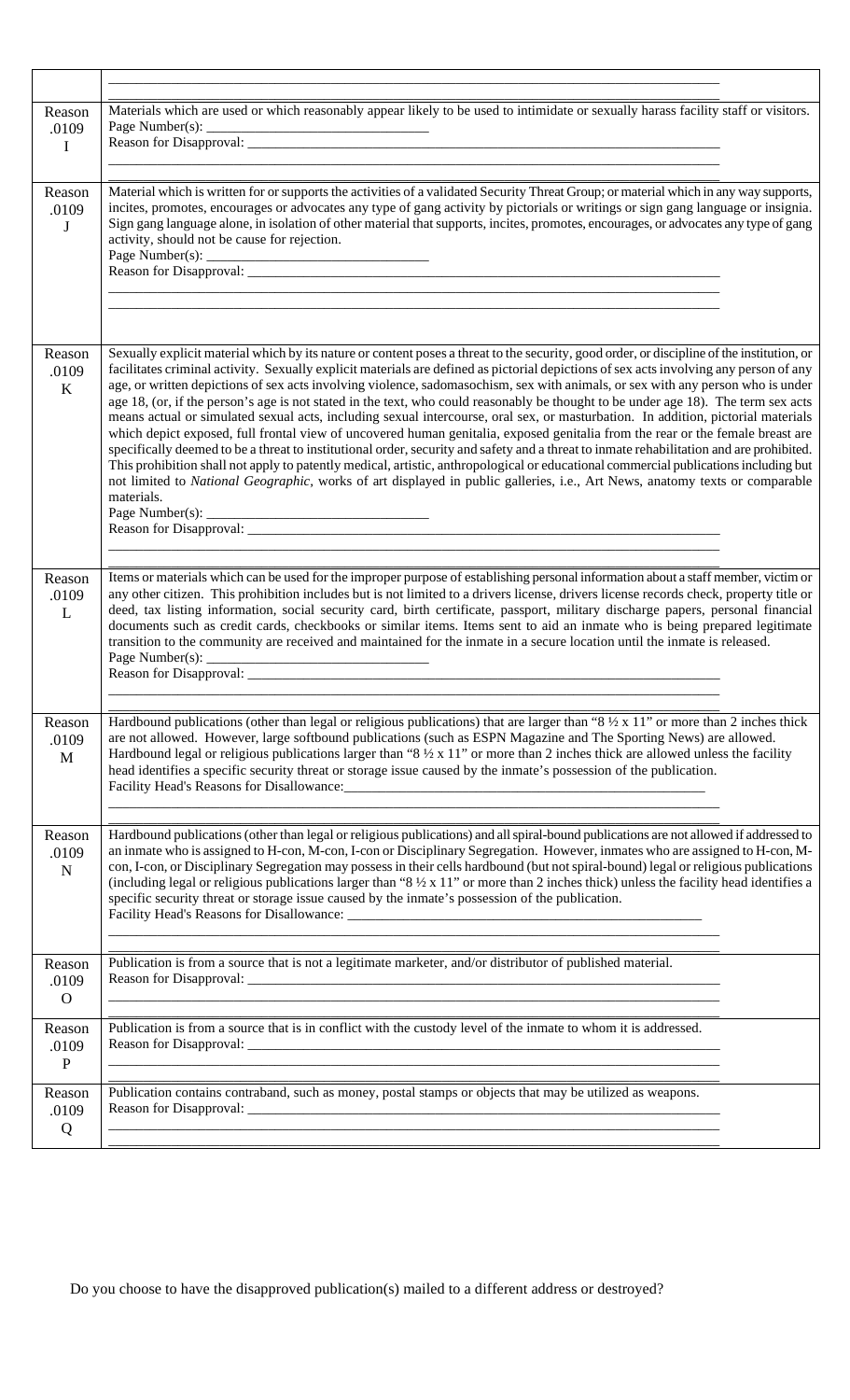If you do not indicate a choice within three (3) working days of the date shown above, the publication will be destroyed.

|           | Mailed: I would like to send the item(s) to the address I have indicated. I am aware that the cost of<br>this mailing must be paid from my funds. (Name and address) |                |
|-----------|----------------------------------------------------------------------------------------------------------------------------------------------------------------------|----------------|
| Destroyed |                                                                                                                                                                      |                |
|           |                                                                                                                                                                      | Date Received: |
|           | Date Inmate Received:                                                                                                                                                |                |
|           |                                                                                                                                                                      |                |

cc: Inmate Copy Facility File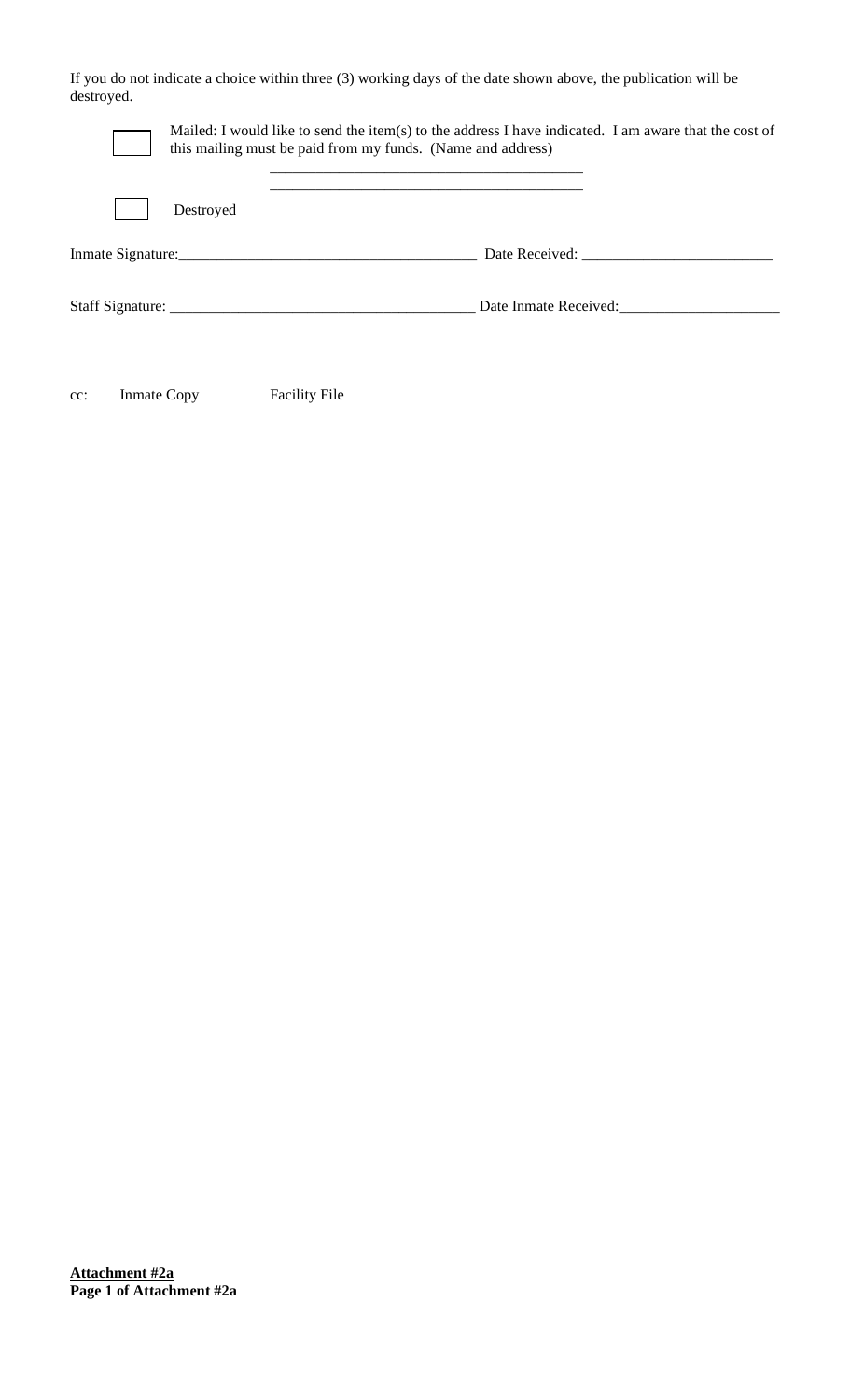# **NOTICE TO INMATE OF A STATEWIDE DISAPPROVED PUBLICATION SOURCE**

(This notice should be used when the source is already on the Master List of Disapproved Publication Sources and should be sent to the inmate within seven (7) working days of receipt of publication/material).

| TO:                                         | DATE:                                                                                                                                                                                                                                                                                                            |
|---------------------------------------------|------------------------------------------------------------------------------------------------------------------------------------------------------------------------------------------------------------------------------------------------------------------------------------------------------------------|
| (Inmate Name & Number)                      |                                                                                                                                                                                                                                                                                                                  |
| FROM:                                       |                                                                                                                                                                                                                                                                                                                  |
| (Warden/Superintendent/Designee)            |                                                                                                                                                                                                                                                                                                                  |
| RE:                                         |                                                                                                                                                                                                                                                                                                                  |
| (Disapproval of Publication/Material)       |                                                                                                                                                                                                                                                                                                                  |
|                                             |                                                                                                                                                                                                                                                                                                                  |
| listed.                                     | for you is on the Division of Prisons Master List of Disapproved Publication Source list. The source of your<br>publication/material violates Division of Prisons policy at section D.0109 and is disapproved for the reason                                                                                     |
|                                             | The source of your publication/material appears on the statewide Master List of Disapproved Publication<br>Source because this source was disapproved during the previous twelve (12) months by the Division of<br>Prisons Publication Review Committee. There are no additional appeal rights to this decision. |
| Chapter D, Section .0109 (f), as indicated: | The source of your publication/material has been disapproved due to the violation of Division of Prisons Policy                                                                                                                                                                                                  |
| address or destroyed?                       | Do you choose to have the publication/material received from the disapproved source mailed to a different                                                                                                                                                                                                        |
| publication/material will be destroyed.     | If you do not indicate a choice within three (3) working days of the date shown above, the                                                                                                                                                                                                                       |
|                                             | Mailed: I would like to send the item(s) to the address I have indicated. I am aware that the cost of<br>this mailing must be paid from my funds. (Name and address)                                                                                                                                             |
|                                             |                                                                                                                                                                                                                                                                                                                  |
| Destroyed                                   |                                                                                                                                                                                                                                                                                                                  |
| Inmate Signature                            | Date Received<br><u>Letter</u> <sub>1</sub>                                                                                                                                                                                                                                                                      |
|                                             |                                                                                                                                                                                                                                                                                                                  |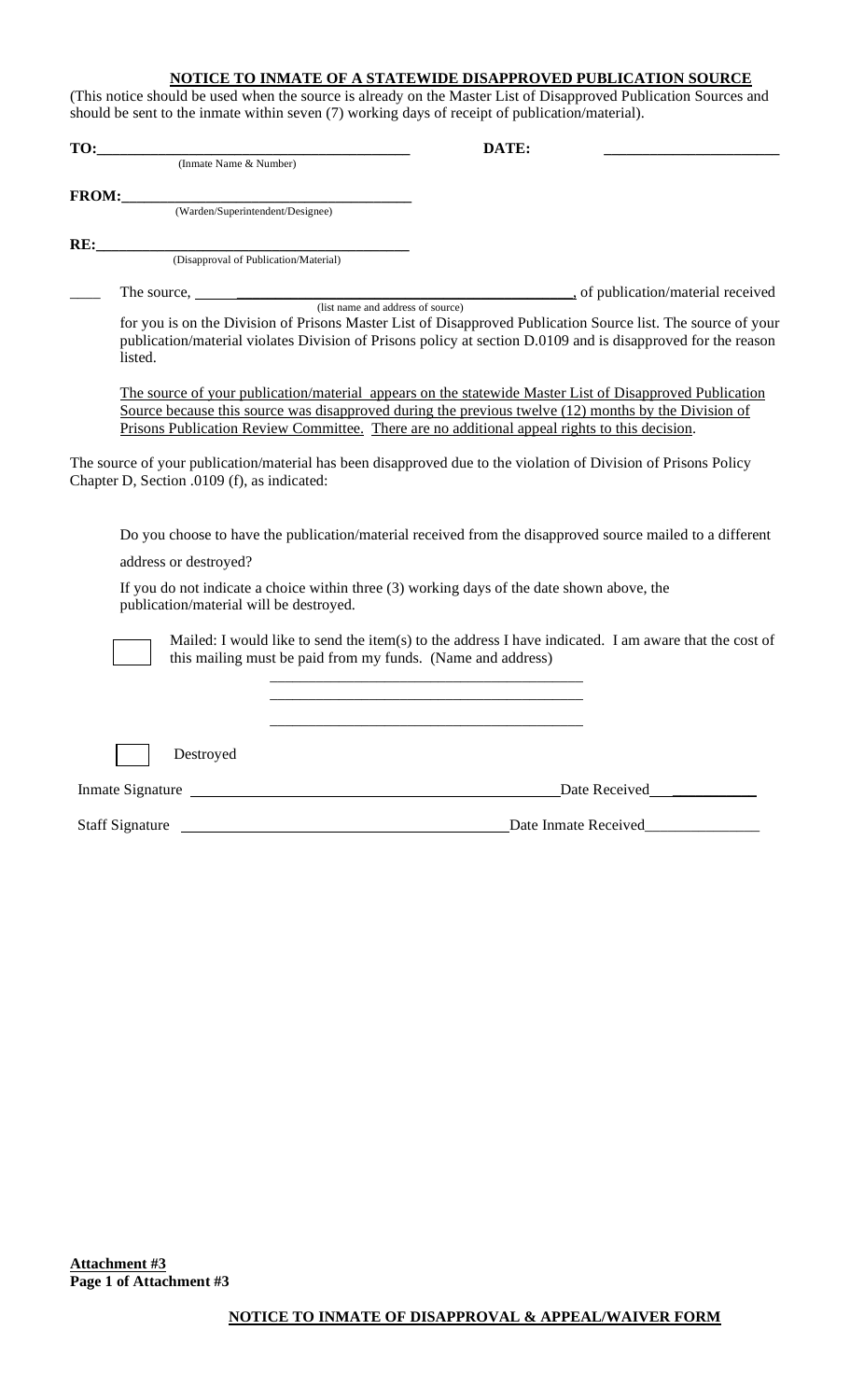(This notice should be used when the publication is disapproved by the facility but is NOT already on the Master List of Disapproval Publications. It should be sent to the inmate within seven (7) working days of receipt of the publication/material).

| TO:    |                                                                           |                                             | DATE:                                                                                                                                                                                                                                                                                                                                                                                                                                 |
|--------|---------------------------------------------------------------------------|---------------------------------------------|---------------------------------------------------------------------------------------------------------------------------------------------------------------------------------------------------------------------------------------------------------------------------------------------------------------------------------------------------------------------------------------------------------------------------------------|
|        | (Inmate Name & Number)                                                    |                                             |                                                                                                                                                                                                                                                                                                                                                                                                                                       |
| FROM:  |                                                                           |                                             |                                                                                                                                                                                                                                                                                                                                                                                                                                       |
|        | (Warden/Superintendent/Designee)                                          |                                             |                                                                                                                                                                                                                                                                                                                                                                                                                                       |
| RE:    |                                                                           |                                             |                                                                                                                                                                                                                                                                                                                                                                                                                                       |
|        | (Disapproval of Publication/Material)                                     |                                             |                                                                                                                                                                                                                                                                                                                                                                                                                                       |
|        |                                                                           |                                             |                                                                                                                                                                                                                                                                                                                                                                                                                                       |
|        | this                                                                      |                                             |                                                                                                                                                                                                                                                                                                                                                                                                                                       |
|        |                                                                           | (list name and volume and issue $# /$ date) | publication and determined that it violates Division of Prisons policy section D.0109 (f) and is disapproved<br>for the reason listed. Therefore, I am disapproving possession of this publication. Please note the pages<br>listed for disapproval may not be the only pages in the material that violate North Carolina Division<br>of Prisons policy; however, any violation is grounds for disapproval of the entire publication. |
|        | days of the date shown above.                                             |                                             | If you appeal, your publication will be forwarded to the Publication Review Committee and you will be<br>notified of their decision, normally within forty-five (45) days of the date you submit this form. If you<br>wish to appeal to the Publication Review Committee, you must submit this form within three (3) working                                                                                                          |
|        | Listed below are the options available to you in this matter.             |                                             |                                                                                                                                                                                                                                                                                                                                                                                                                                       |
|        | Yes, I choose to appeal.                                                  |                                             |                                                                                                                                                                                                                                                                                                                                                                                                                                       |
|        | use the space below.                                                      |                                             | If you select this option, the items(s) described above will be forwarded to the Director's Publication<br>Review Committee for final review. You may attach additional sheets to explain your appeal or you can                                                                                                                                                                                                                      |
|        | mailed to a different address or destroyed.                               |                                             | If you appeal and your appeal is denied, at that time you will be given the choice to have the publication<br>No, I choose NOT to appeal, (Failure to indicate a choice will be considered a choice NOT to appeal).                                                                                                                                                                                                                   |
|        | working days of the date shown above, the publication will be destroyed). |                                             | If you choose NOT to appeal, do you choose to have the disapproved publication mailed to a different<br>address or destroyed? (If you do not indicate a choice or if you do not submit this form within three (3)                                                                                                                                                                                                                     |
|        | this mailing must be paid from my funds. (Name and address)               |                                             | Mailed: I would like to send the publication to the address I have indicated. I am aware that the cost of                                                                                                                                                                                                                                                                                                                             |
|        | Destroyed                                                                 |                                             | <u> 1989 - Johann Barbara, martxa al III-lea (h. 1989).</u>                                                                                                                                                                                                                                                                                                                                                                           |
|        |                                                                           |                                             |                                                                                                                                                                                                                                                                                                                                                                                                                                       |
|        |                                                                           |                                             | Date Inmate Received:                                                                                                                                                                                                                                                                                                                                                                                                                 |
| $cc$ : | <b>Inmate Copy</b><br>Attachment #3<br>Page 2 of Attachment #3            | <b>Facility File</b>                        | <b>Publication Review Committee File</b>                                                                                                                                                                                                                                                                                                                                                                                              |

This publication/material has been disapproved due to the violation of Division of Prisons Policy Chapter D,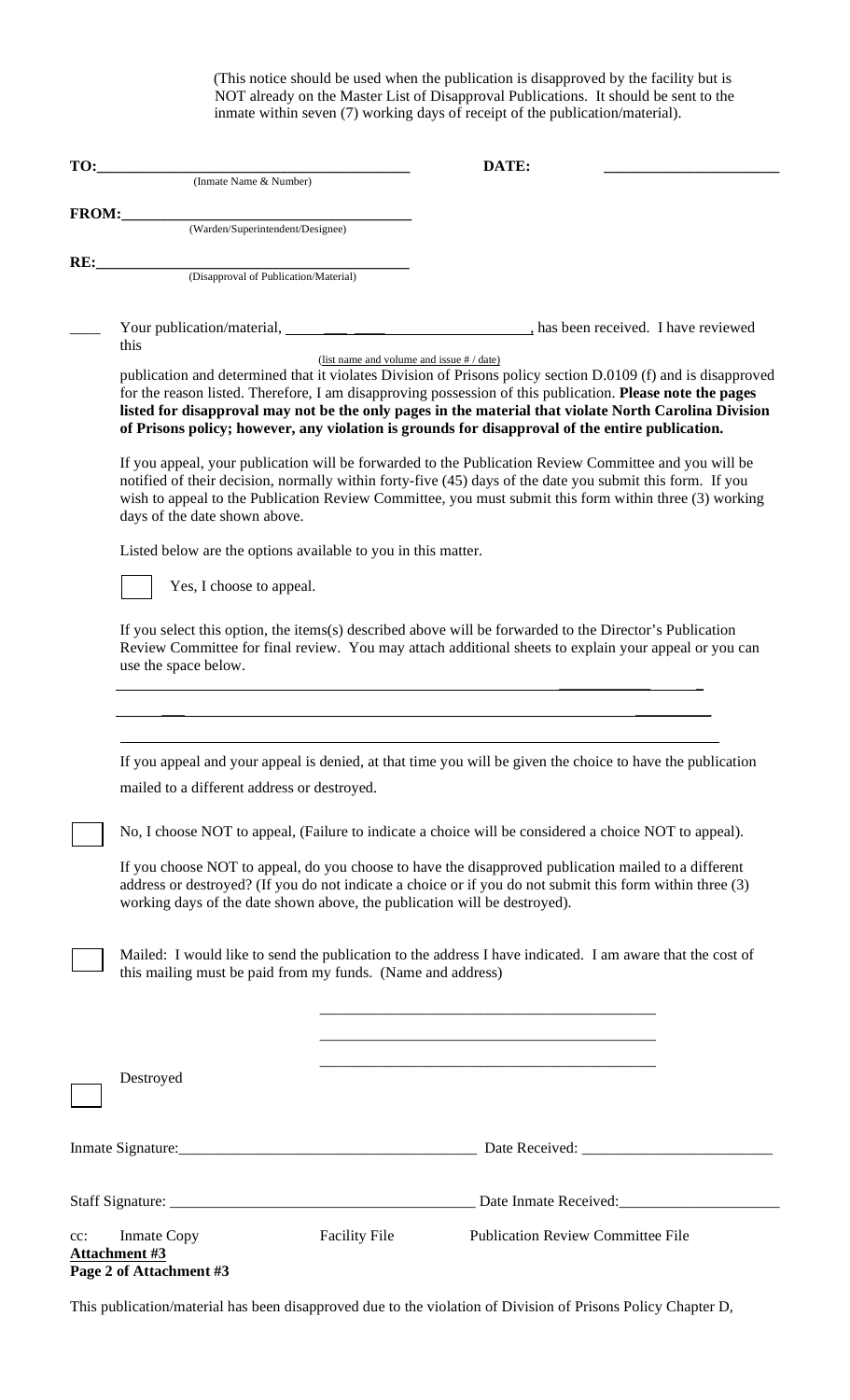Section .0109 (f), because it contains threats to institutional safety and security including but not limited to materials which depict, describe or advocate or which include:

|                                 | NOTE: THE APPROPRIATE DISAPPROVAL REASON                                                                                                                                                                                                                                                                                                                                                                                                                                                                                                                                                                                                                                                          |
|---------------------------------|---------------------------------------------------------------------------------------------------------------------------------------------------------------------------------------------------------------------------------------------------------------------------------------------------------------------------------------------------------------------------------------------------------------------------------------------------------------------------------------------------------------------------------------------------------------------------------------------------------------------------------------------------------------------------------------------------|
| Reason<br>.0109<br>$\mathbf{A}$ | The commission of criminal activity and/or the violation of state or federal laws and/or the violation of the Division of Prisons<br>policy and/or inmate disciplinary policy and procedures.<br>Page Number(s): $\overline{\phantom{a}}$                                                                                                                                                                                                                                                                                                                                                                                                                                                         |
|                                 |                                                                                                                                                                                                                                                                                                                                                                                                                                                                                                                                                                                                                                                                                                   |
| Reason<br>.0109<br>$\bf{B}$     | The manufacture, simulation and/or concealment of weapons, ammunition, explosives, incendiaries, or escape devices and/or<br>escape techniques.                                                                                                                                                                                                                                                                                                                                                                                                                                                                                                                                                   |
| Reason                          | The ingredients and/or manufacture of poisons, drugs, intoxicants, abrasives, corrosives or other toxic or illegal substances.                                                                                                                                                                                                                                                                                                                                                                                                                                                                                                                                                                    |
| .0109<br>$\mathbf C$            |                                                                                                                                                                                                                                                                                                                                                                                                                                                                                                                                                                                                                                                                                                   |
| Reason<br>.0109<br>D            | Violence, disorder, insurrection or terrorist/gang activities against individuals, groups, organizations, the government or any of its'<br>institutions.                                                                                                                                                                                                                                                                                                                                                                                                                                                                                                                                          |
|                                 |                                                                                                                                                                                                                                                                                                                                                                                                                                                                                                                                                                                                                                                                                                   |
| Reason<br>.0109<br>E            | Instructions and/or information, which contain technical specifications for or may be used to alter or defeat electronic, mechanical<br>or other security devices, facility blueprints, procedures, diagrams and/or information concerning security techniques and training<br>of personnel and/or canine units.                                                                                                                                                                                                                                                                                                                                                                                  |
| Reason                          | Instructions and/or information, which may be used to alter or defeat institutional systems of communication.                                                                                                                                                                                                                                                                                                                                                                                                                                                                                                                                                                                     |
| .0109<br>$\mathbf F$            | Page Number(s):                                                                                                                                                                                                                                                                                                                                                                                                                                                                                                                                                                                                                                                                                   |
| Reason                          | Instructions and/or information relating to the ability or attempt to physically assault, disable, injure or kill a person.                                                                                                                                                                                                                                                                                                                                                                                                                                                                                                                                                                       |
| .0109<br>${\bf G}$              | Page Number(s): $\overline{\phantom{a}}$                                                                                                                                                                                                                                                                                                                                                                                                                                                                                                                                                                                                                                                          |
|                                 |                                                                                                                                                                                                                                                                                                                                                                                                                                                                                                                                                                                                                                                                                                   |
| Reason<br>.0109<br>H            | Violence against any ethnic, racial or religious group or which reasonably appears likely to provoke or to precipitate a violent<br>confrontation between the recipient or recipients or any other inmate in possession of same and a member or members of the target<br>group.                                                                                                                                                                                                                                                                                                                                                                                                                   |
|                                 |                                                                                                                                                                                                                                                                                                                                                                                                                                                                                                                                                                                                                                                                                                   |
| Reason<br>.0109<br>I            | Materials which are used or which reasonably appear likely to be used to intimidate or sexually harass facility staff or visitors.<br>Page Number(s): $\overline{\phantom{a}}$                                                                                                                                                                                                                                                                                                                                                                                                                                                                                                                    |
| Reason<br>.0109<br>$\bf J$      | Material which is written for or supports the activities of a validated Security Threat Group; or material which in any way supports,<br>incites, promotes, encourages or advocates any type of gang activity by pictorials or writings or sign gang language or insignia.<br>Sign gang language alone, in isolation of other material that supports, incites, promotes, encourages, or advocates any type of gang<br>activity, should not be cause for rejection.                                                                                                                                                                                                                                |
| Reason<br>.0109<br>$\bf K$      | Sexually explicit material which by its nature or content poses a threat to the security, good order, or discipline of the institution, or<br>facilitates criminal activity. Sexually explicit materials are defined as pictorial depictions of sex acts involving any person of any<br>age, or written depictions of sex acts involving violence, sadomasochism, sex with animals, or sex with any person who is under<br>age 18, (or, if the person's age is not stated in the text, who could reasonably be thought to be under age 18). The term sex acts<br>means actual or simulated sexual acts, including sexual intercourse, oral sex, or masturbation. In addition, pictorial materials |
|                                 | which depict exposed, full frontal view of uncovered human genitalia, exposed genitalia from the rear or the female breast are<br>specifically deemed to be a threat to institutional order, security and safety and a threat to inmate rehabilitation and are prohibited.<br>This prohibition shall not apply to patently medical, artistic, anthropological or educational commercial publications including but<br>not limited to National Geographic, works of art displayed in public galleries, i.e., Art News, anatomy texts or comparable<br>materials.                                                                                                                                   |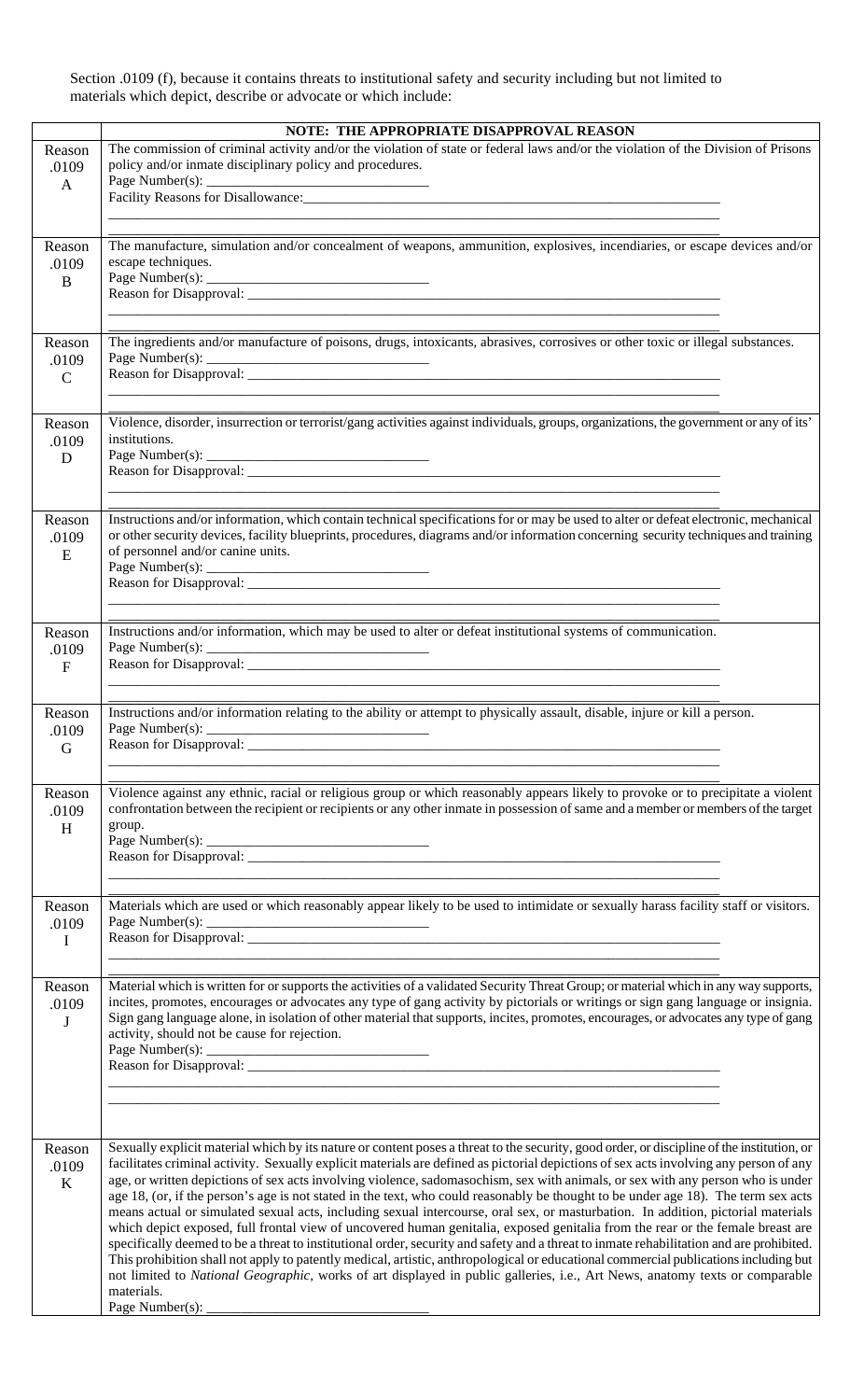| Reason<br>.0109<br>L            | Items or materials which can be used for the improper purpose of establishing personal information about a staff member, victim or<br>any other citizen. This prohibition includes but is not limited to a drivers license, drivers license records check, property title or<br>deed, tax listing information, social security card, birth certificate, passport, military discharge papers, personal financial<br>documents such as credit cards, checkbooks or similar items. Items sent to aid an inmate who is being prepared legitimate<br>transition to the community are received and maintained for the inmate in a secure location until the inmate is released. |  |
|---------------------------------|---------------------------------------------------------------------------------------------------------------------------------------------------------------------------------------------------------------------------------------------------------------------------------------------------------------------------------------------------------------------------------------------------------------------------------------------------------------------------------------------------------------------------------------------------------------------------------------------------------------------------------------------------------------------------|--|
| Reason<br>.0109<br>M            | Hardbound publications (other than legal or religious publications) that are larger than "8 $\frac{1}{2}$ x 11" or more than 2 inches thick<br>are not allowed. However, large softbound publications (such as ESPN Magazine and The Sporting News) are allowed.<br>Hardbound legal or religious publications larger than "8 $\frac{1}{2} \times 11$ " or more than 2 inches thick are allowed unless the facility<br>head identifies a specific security threat or storage issue caused by the inmate's possession of the publication.                                                                                                                                   |  |
| Reason<br>.0109<br>$\mathbf N$  | Hardbound publications (other than legal or religious publications) and all spiral-bound publications are not allowed if addressed to<br>an inmate who is assigned to H-con, M-con, I-con or Disciplinary Segregation. However, inmates who are assigned to H-con, M-<br>con, I-con, or Disciplinary Segregation may possess in their cells hardbound (but not spiral-bound) legal or religious publications<br>(including legal or religious publications larger than "8 $\frac{1}{2} \times 11$ " or more than 2 inches thick) unless the facility head identifies a<br>specific security threat or storage issue caused by the inmate's possession of the publication. |  |
| Reason<br>.0109<br>$\mathbf{O}$ | Publication is from a source that is not a legitimate marketer, and/or distributor of published material.                                                                                                                                                                                                                                                                                                                                                                                                                                                                                                                                                                 |  |
| Reason<br>.0109<br>$\, {\bf P}$ | Publication is from a source that is in conflict with the custody level of the inmate to whom it is addressed.                                                                                                                                                                                                                                                                                                                                                                                                                                                                                                                                                            |  |
| Reason<br>.0109<br>Q            | Publication contains contraband, such as money, postal stamps or objects that may be utilized as weapons.                                                                                                                                                                                                                                                                                                                                                                                                                                                                                                                                                                 |  |

**NOTICE TO INMATE OF PUBLICATION SOURCE DISAPPROVAL & APPEAL/WAIVER FORM** (This notice should be used when the **Source** of received publication/material is disapproved by the facility and the source is **NOT** already on the Master List of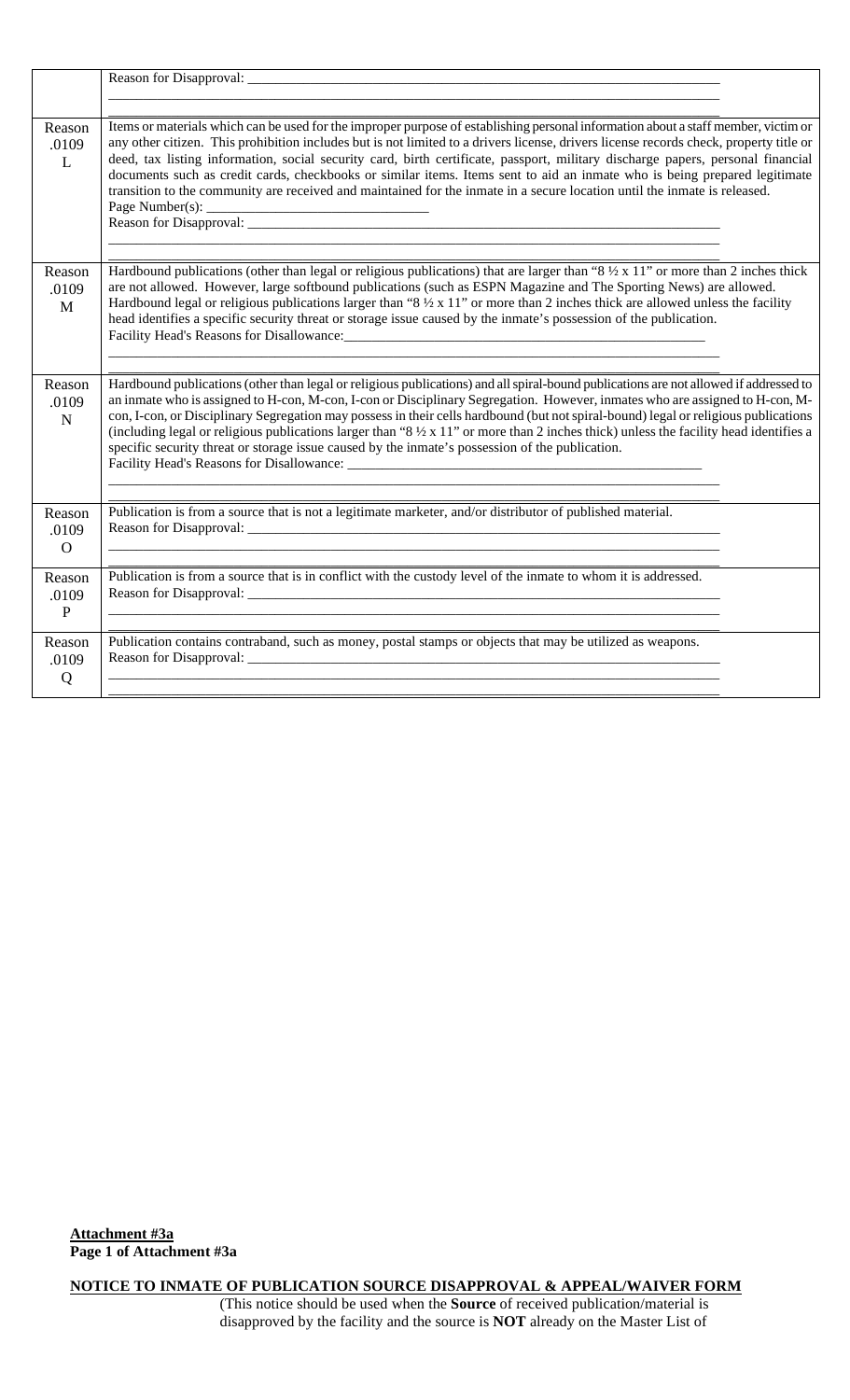Disapproval Publication Source. This notice should be sent to the inmate within seven (7) working days of receipt of the publication/material from a disapproved source).

| TO:          |                                                                                                                                                                                                                                                                                                | DATE:                                                                                                                                                                                                                                                                                                                                                                                                                                           |  |  |
|--------------|------------------------------------------------------------------------------------------------------------------------------------------------------------------------------------------------------------------------------------------------------------------------------------------------|-------------------------------------------------------------------------------------------------------------------------------------------------------------------------------------------------------------------------------------------------------------------------------------------------------------------------------------------------------------------------------------------------------------------------------------------------|--|--|
|              | (Inmate Name & Number)                                                                                                                                                                                                                                                                         |                                                                                                                                                                                                                                                                                                                                                                                                                                                 |  |  |
| <b>FROM:</b> |                                                                                                                                                                                                                                                                                                |                                                                                                                                                                                                                                                                                                                                                                                                                                                 |  |  |
|              | (Warden/Superintendent/Designee)                                                                                                                                                                                                                                                               |                                                                                                                                                                                                                                                                                                                                                                                                                                                 |  |  |
| RE:          |                                                                                                                                                                                                                                                                                                |                                                                                                                                                                                                                                                                                                                                                                                                                                                 |  |  |
|              | (Disapproval of Publication/Material Source)                                                                                                                                                                                                                                                   |                                                                                                                                                                                                                                                                                                                                                                                                                                                 |  |  |
|              |                                                                                                                                                                                                                                                                                                |                                                                                                                                                                                                                                                                                                                                                                                                                                                 |  |  |
|              | Publication material has been received for you from, ____________________________                                                                                                                                                                                                              |                                                                                                                                                                                                                                                                                                                                                                                                                                                 |  |  |
|              | am disapproving your possession of the publication material.                                                                                                                                                                                                                                   | (list name and address of source)<br>I have reviewed this source of the publication material received for you and determined that the source<br>violates Division of Prisons policy section D.0109 (f) and is disapproved for the reason listed. Therefore, I                                                                                                                                                                                   |  |  |
|              | days of the date shown above.                                                                                                                                                                                                                                                                  | If you choose to appeal this decision, information regarding the source of your publication material will be<br>forwarded to the Publication Review Committee and you will be notified of their decision, normally within<br>forty-five (45) days of the date you submit this form. If you wish to appeal to the Publication Review<br>Committee, you must submit this form back to me, indicating you wish to appeal, within three (3) working |  |  |
|              | Listed below are the options available to you in this matter.                                                                                                                                                                                                                                  |                                                                                                                                                                                                                                                                                                                                                                                                                                                 |  |  |
|              | Yes, I choose to appeal.                                                                                                                                                                                                                                                                       |                                                                                                                                                                                                                                                                                                                                                                                                                                                 |  |  |
|              | If you select this option, information regarding the source of your publication material, as described above,<br>will be forwarded to the Director's Publication Review Committee for final review. You may attach<br>additional sheets to explain your appeal or you can use the space below. |                                                                                                                                                                                                                                                                                                                                                                                                                                                 |  |  |
|              |                                                                                                                                                                                                                                                                                                |                                                                                                                                                                                                                                                                                                                                                                                                                                                 |  |  |
|              |                                                                                                                                                                                                                                                                                                |                                                                                                                                                                                                                                                                                                                                                                                                                                                 |  |  |
|              |                                                                                                                                                                                                                                                                                                |                                                                                                                                                                                                                                                                                                                                                                                                                                                 |  |  |
|              |                                                                                                                                                                                                                                                                                                |                                                                                                                                                                                                                                                                                                                                                                                                                                                 |  |  |
|              |                                                                                                                                                                                                                                                                                                |                                                                                                                                                                                                                                                                                                                                                                                                                                                 |  |  |
|              | material mailed to a different address or destroyed.                                                                                                                                                                                                                                           | If you appeal and your appeal is denied, at that time you will be given the choice to have the publication                                                                                                                                                                                                                                                                                                                                      |  |  |
|              |                                                                                                                                                                                                                                                                                                | No, I choose NOT to appeal, (Failure to indicate a choice will be considered a choice NOT to appeal).<br>If you choose NOT to appeal, do you choose to have the disapproved source of your publication material<br>mailed to a different address or destroyed? (If you do not indicate a choice or if you do not submit this form<br>back to me within three (3) working days of the date shown above, the publication will be destroyed).      |  |  |
|              |                                                                                                                                                                                                                                                                                                | Mailed: I would like to send the publication material received from the disapproved source to the address I<br>have indicated. I am aware that the cost of this mailing must be paid from my funds. (Name and address)                                                                                                                                                                                                                          |  |  |
|              |                                                                                                                                                                                                                                                                                                |                                                                                                                                                                                                                                                                                                                                                                                                                                                 |  |  |
|              |                                                                                                                                                                                                                                                                                                |                                                                                                                                                                                                                                                                                                                                                                                                                                                 |  |  |
|              |                                                                                                                                                                                                                                                                                                |                                                                                                                                                                                                                                                                                                                                                                                                                                                 |  |  |
|              | Destroyed                                                                                                                                                                                                                                                                                      |                                                                                                                                                                                                                                                                                                                                                                                                                                                 |  |  |
|              |                                                                                                                                                                                                                                                                                                |                                                                                                                                                                                                                                                                                                                                                                                                                                                 |  |  |
|              |                                                                                                                                                                                                                                                                                                |                                                                                                                                                                                                                                                                                                                                                                                                                                                 |  |  |
|              |                                                                                                                                                                                                                                                                                                |                                                                                                                                                                                                                                                                                                                                                                                                                                                 |  |  |
|              | Attachment #3a<br>Page 2 of Attachment #3a                                                                                                                                                                                                                                                     |                                                                                                                                                                                                                                                                                                                                                                                                                                                 |  |  |

Inmate Signature \_\_\_\_\_\_\_\_\_\_\_\_\_\_\_\_\_\_\_\_\_\_\_\_\_\_\_\_\_\_\_\_\_\_\_\_\_\_\_\_\_\_Date Received\_\_\_\_\_\_\_\_\_\_\_\_\_\_\_\_\_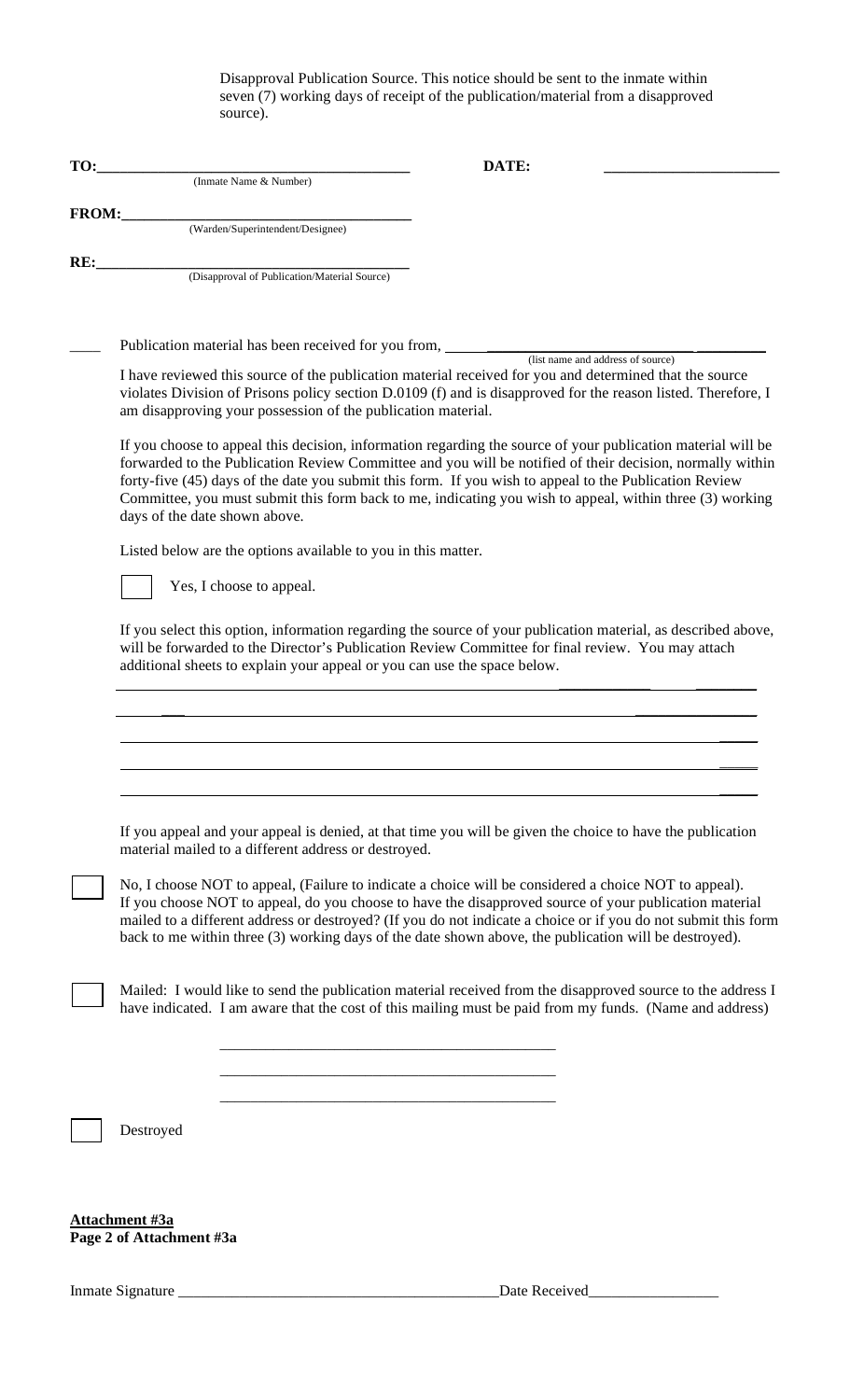Staff Signature \_\_\_\_\_\_\_\_\_\_\_\_\_\_\_\_\_\_\_\_\_\_\_\_\_\_\_\_\_\_\_\_\_\_\_\_\_\_\_Date Inmate Received \_\_\_\_\_\_\_\_\_\_\_\_\_\_\_

#### cc: Inmate Copy Facility File Publication Review Committee File

The source of the publication/material has been disapproved due to the violation of Division of Prisons Policy Chapter D, Section .0109 (f), as specified below:

|                                  | NOTE: THE APPROPRIATE DISAPPROVAL REASON                                                                                                                                                                                                                                                                                                                                                                                                                           |
|----------------------------------|--------------------------------------------------------------------------------------------------------------------------------------------------------------------------------------------------------------------------------------------------------------------------------------------------------------------------------------------------------------------------------------------------------------------------------------------------------------------|
| Reason<br>.0109<br>A             | The commission of criminal activity and/or the violation of state or federal laws and/or the violation of the Division of Prisons<br>policy and/or inmate disciplinary policy and procedures.<br>Page Number(s): $\overline{\phantom{a}}$                                                                                                                                                                                                                          |
|                                  | and the state of the state of the state of the state of the state of the state of the state of the state of the                                                                                                                                                                                                                                                                                                                                                    |
| Reason<br>.0109<br>$\mathbf{B}$  | The manufacture, simulation and/or concealment of weapons, ammunition, explosives, incendiaries, or escape devices and/or<br>escape techniques.                                                                                                                                                                                                                                                                                                                    |
|                                  |                                                                                                                                                                                                                                                                                                                                                                                                                                                                    |
| Reason<br>.0109<br>$\mathcal{C}$ | The ingredients and/or manufacture of poisons, drugs, intoxicants, abrasives, corrosives or other toxic or illegal substances.                                                                                                                                                                                                                                                                                                                                     |
| Reason<br>.0109<br>D             | Violence, disorder, insurrection or terrorist/gang activities against individuals, groups, organizations, the government or any of its'<br>institutions.<br>Reason for Disapproval: New York Contract the Contract of the Contract of the Contract of the Contract of the Contract of the Contract of the Contract of the Contract of the Contract of the Contract of the Contract of the                                                                          |
| Reason<br>.0109<br>${\bf E}$     | Instructions and/or information, which contain technical specifications for or may be used to alter or defeat electronic, mechanical<br>or other security devices, facility blueprints, procedures, diagrams and/or information concerning security techniques and training<br>of personnel and/or canine units.                                                                                                                                                   |
| Reason                           | Instructions and/or information, which may be used to alter or defeat institutional systems of communication.                                                                                                                                                                                                                                                                                                                                                      |
| .0109<br>$\mathbf{F}$            | Page Number(s):                                                                                                                                                                                                                                                                                                                                                                                                                                                    |
| Reason<br>.0109<br>$\mathbf G$   | Instructions and/or information relating to the ability or attempt to physically assault, disable, injure or kill a person.<br>Reason for Disapproval: _                                                                                                                                                                                                                                                                                                           |
| Reason<br>.0109<br>H             | Violence against any ethnic, racial or religious group or which reasonably appears likely to provoke or to precipitate a violent<br>confrontation between the recipient or recipients or any other inmate in possession of same and a member or members of the target<br>group.                                                                                                                                                                                    |
| Reason<br>.0109<br>I             | Materials which are used or which reasonably appear likely to be used to intimidate or sexually harass facility staff or visitors.<br>Page Number(s): $\overline{\phantom{a}}$                                                                                                                                                                                                                                                                                     |
| Reason<br>.0109<br>J             | Material which is written for or supports the activities of a validated Security Threat Group; or material which in any way supports,<br>incites, promotes, encourages or advocates any type of gang activity by pictorials or writings or sign gang language or insignia.<br>Sign gang language alone, in isolation of other material that supports, incites, promotes, encourages, or advocates any type of gang<br>activity, should not be cause for rejection. |
| Reason                           | Sexually explicit material which by its nature or content poses a threat to the security, good order, or discipline of the institution, or                                                                                                                                                                                                                                                                                                                         |
| .0109<br>K                       | facilitates criminal activity. Sexually explicit materials are defined as pictorial depictions of sex acts involving any person of any<br>age, or written depictions of sex acts involving violence, sadomasochism, sex with animals, or sex with any person who is under<br>age 18, (or, if the person's age is not stated in the text, who could reasonably be thought to be under age 18). The term sex acts                                                    |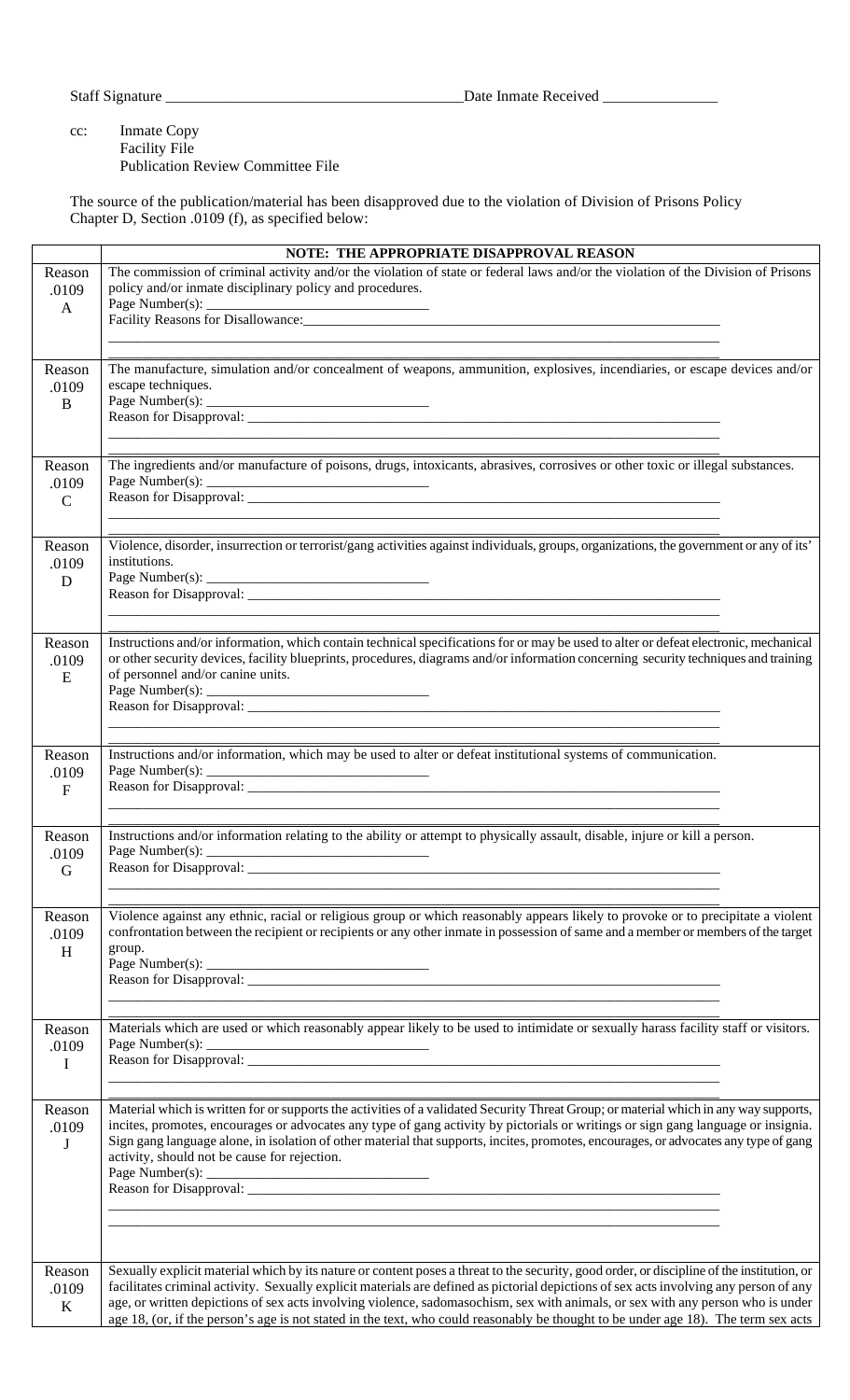|                                   | means actual or simulated sexual acts, including sexual intercourse, oral sex, or masturbation. In addition, pictorial materials<br>which depict exposed, full frontal view of uncovered human genitalia, exposed genitalia from the rear or the female breast are<br>specifically deemed to be a threat to institutional order, security and safety and a threat to inmate rehabilitation and are prohibited.<br>This prohibition shall not apply to patently medical, artistic, anthropological or educational commercial publications including but<br>not limited to National Geographic, works of art displayed in public galleries, i.e., Art News, anatomy texts or comparable<br>materials. |  |
|-----------------------------------|-----------------------------------------------------------------------------------------------------------------------------------------------------------------------------------------------------------------------------------------------------------------------------------------------------------------------------------------------------------------------------------------------------------------------------------------------------------------------------------------------------------------------------------------------------------------------------------------------------------------------------------------------------------------------------------------------------|--|
| Reason<br>.0109<br>L              | Items or materials which can be used for the improper purpose of establishing personal information about a staff member, victim or<br>any other citizen. This prohibition includes but is not limited to a drivers license, drivers license records check, property title or<br>deed, tax listing information, social security card, birth certificate, passport, military discharge papers, personal financial<br>documents such as credit cards, checkbooks or similar items. Items sent to aid an inmate who is being prepared legitimate<br>transition to the community are received and maintained for the inmate in a secure location until the inmate is released.                           |  |
| Reason<br>.0109<br>$\mathbf M$    | Hardbound publications (other than legal or religious publications) that are larger than "8 $\frac{1}{2}$ x 11" or more than 2 inches thick<br>are not allowed. However, large softbound publications (such as ESPN Magazine and The Sporting News) are allowed.<br>Hardbound legal or religious publications larger than "8 $\frac{1}{2} \times 11$ " or more than 2 inches thick are allowed unless the facility<br>head identifies a specific security threat or storage issue caused by the inmate's possession of the publication.                                                                                                                                                             |  |
| Reason<br>.0109<br>$\mathbf N$    | Hardbound publications (other than legal or religious publications) and all spiral-bound publications are not allowed if addressed to<br>an inmate who is assigned to H-con, M-con, I-con or Disciplinary Segregation. However, inmates who are assigned to H-con, M-<br>con, I-con, or Disciplinary Segregation may possess in their cells hardbound (but not spiral-bound) legal or religious publications<br>(including legal or religious publications larger than "8 $\frac{1}{2} \times 11$ " or more than 2 inches thick) unless the facility head identifies a<br>specific security threat or storage issue caused by the inmate's possession of the publication.                           |  |
| Reason<br>.0109<br>$\overline{O}$ | Publication is from a source that is not a legitimate marketer, and/or distributor of published material.                                                                                                                                                                                                                                                                                                                                                                                                                                                                                                                                                                                           |  |
| Reason<br>.0109<br>$\mathbf{P}$   | Publication is from a source that is in conflict with the custody level of the inmate to whom it is addressed.                                                                                                                                                                                                                                                                                                                                                                                                                                                                                                                                                                                      |  |
| Reason<br>.0109<br>Q              | Publication contains contraband, such as money, postal stamps or objects that may be utilized as weapons.                                                                                                                                                                                                                                                                                                                                                                                                                                                                                                                                                                                           |  |

**Attachment #4 Page 1 of Attachment #4**

## **LETTER TO INMATE**

(To be sent to inmate after review by Publication Review Committee)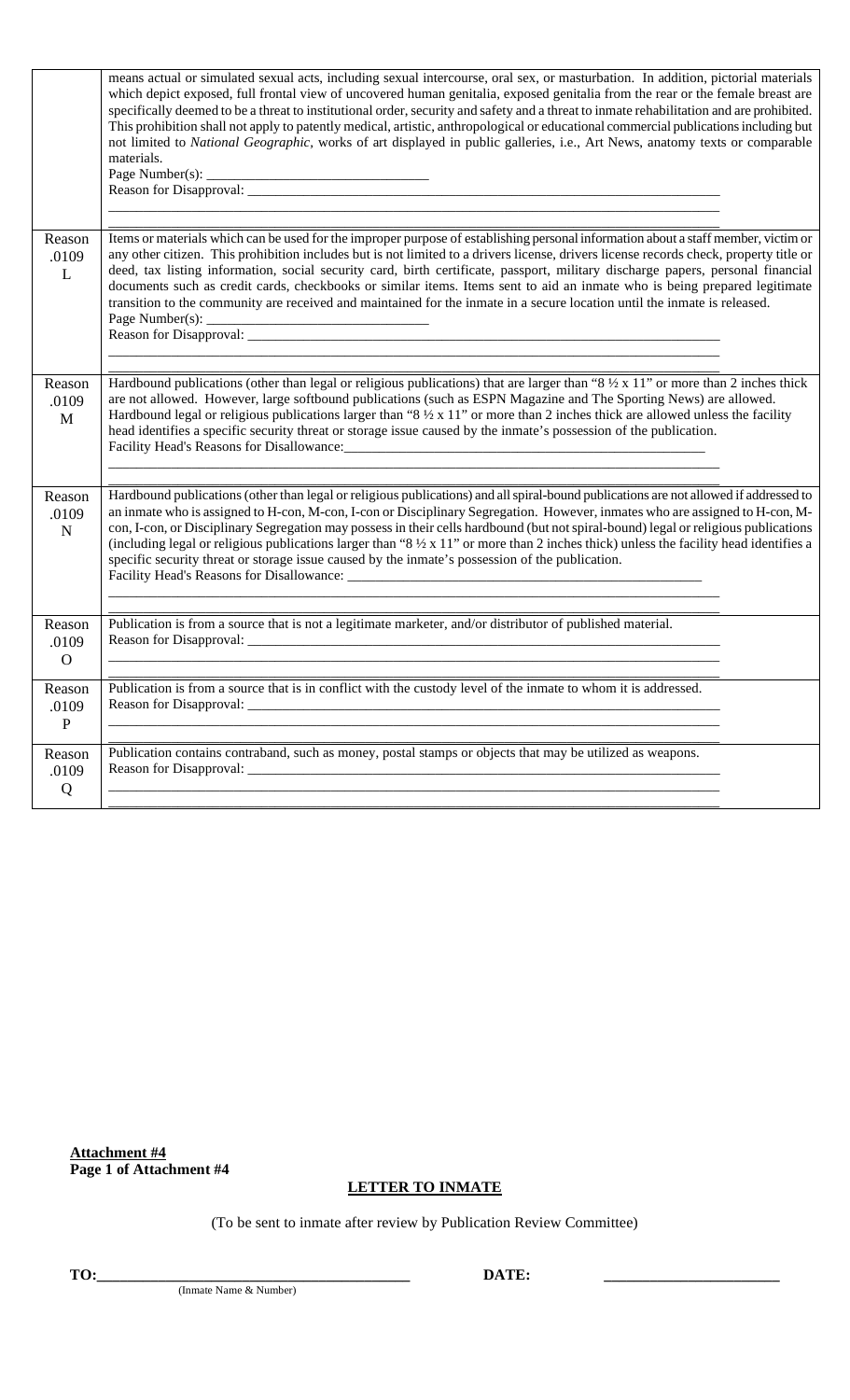(Chairperson – Publication Review Committee)

**RE:**<br> **RE:** (Publication/Material Disapproval)

Your publication/material, (list name and volume and issue # and/or date)

has been reviewed by the Publication Review Committee. It has been determined that you cannot possess this publication/material. Please note the pages listed may not be the only pages in the material that violate North Carolina Division of Prisons policy; however, any violation is grounds for disapproval of the entire publication.

This publication/material has been disapproved due to the violation of Division of Prisons Policy Chapter D, Section .0109 (f), because it contains threats to institutional safety and security including but not limited to materials which depict, describe or advocate or which include:

|                                 | NOTE: THE APPROPRIATE DISAPPROVAL REASON                                                                                                                                                                                                                                                                                                                                                                                                                           |
|---------------------------------|--------------------------------------------------------------------------------------------------------------------------------------------------------------------------------------------------------------------------------------------------------------------------------------------------------------------------------------------------------------------------------------------------------------------------------------------------------------------|
| Reason<br>.0109<br>$\mathbf{A}$ | The commission of criminal activity and/or the violation of state or federal laws and/or the violation of the Division of Prisons<br>policy and/or inmate disciplinary policy and procedures.                                                                                                                                                                                                                                                                      |
| Reason<br>.0109<br>$\bf{B}$     | The manufacture, simulation and/or concealment of weapons, ammunition, explosives, incendiaries, or escape devices and/or<br>escape techniques.                                                                                                                                                                                                                                                                                                                    |
| Reason<br>.0109<br>$\mathbf C$  | The ingredients and/or manufacture of poisons, drugs, intoxicants, abrasives, corrosives or other toxic or illegal substances.                                                                                                                                                                                                                                                                                                                                     |
| Reason<br>.0109<br>D            | Violence, disorder, insurrection or terrorist/gang activities against individuals, groups, organizations, the government or any of its'<br>institutions.                                                                                                                                                                                                                                                                                                           |
| Reason<br>.0109<br>E            | Instructions and/or information, which contain technical specifications for or may be used to alter or defeat electronic, mechanical<br>or other security devices, facility blueprints, procedures, diagrams and/or information concerning security techniques and training<br>of personnel and/or canine units.                                                                                                                                                   |
| Reason<br>.0109<br>$\mathbf{F}$ | Instructions and/or information, which may be used to alter or defeat institutional systems of communication.                                                                                                                                                                                                                                                                                                                                                      |
| Reason<br>.0109<br>G            | Instructions and/or information relating to the ability or attempt to physically assault, disable, injure or kill a person.<br>Page Number(s): $\overline{\phantom{a}}$<br>Reason for Disapproval:                                                                                                                                                                                                                                                                 |
| Reason<br>.0109<br>H            | Violence against any ethnic, racial or religious group or which reasonably appears likely to provoke or to precipitate a violent<br>confrontation between the recipient or recipients or any other inmate in possession of same and a member or members of the target<br>group.                                                                                                                                                                                    |
| Reason<br>.0109<br>$\mathbf I$  | Materials which are used or which reasonably appear likely to be used to intimidate or sexually harass facility staff or visitors.<br>Page Number(s): $\frac{1}{2}$ $\frac{1}{2}$ $\frac{1}{2}$ $\frac{1}{2}$ $\frac{1}{2}$ $\frac{1}{2}$ $\frac{1}{2}$ $\frac{1}{2}$ $\frac{1}{2}$ $\frac{1}{2}$ $\frac{1}{2}$ $\frac{1}{2}$ $\frac{1}{2}$ $\frac{1}{2}$ $\frac{1}{2}$ $\frac{1}{2}$ $\frac{1}{2}$ $\frac{1}{2}$ $\frac{1}{2}$ $\frac{1}{2}$ $\frac{1$            |
| Reason<br>.0109<br>J            | Material which is written for or supports the activities of a validated Security Threat Group; or material which in any way supports,<br>incites, promotes, encourages or advocates any type of gang activity by pictorials or writings or sign gang language or insignia.<br>Sign gang language alone, in isolation of other material that supports, incites, promotes, encourages, or advocates any type of gang<br>activity, should not be cause for rejection. |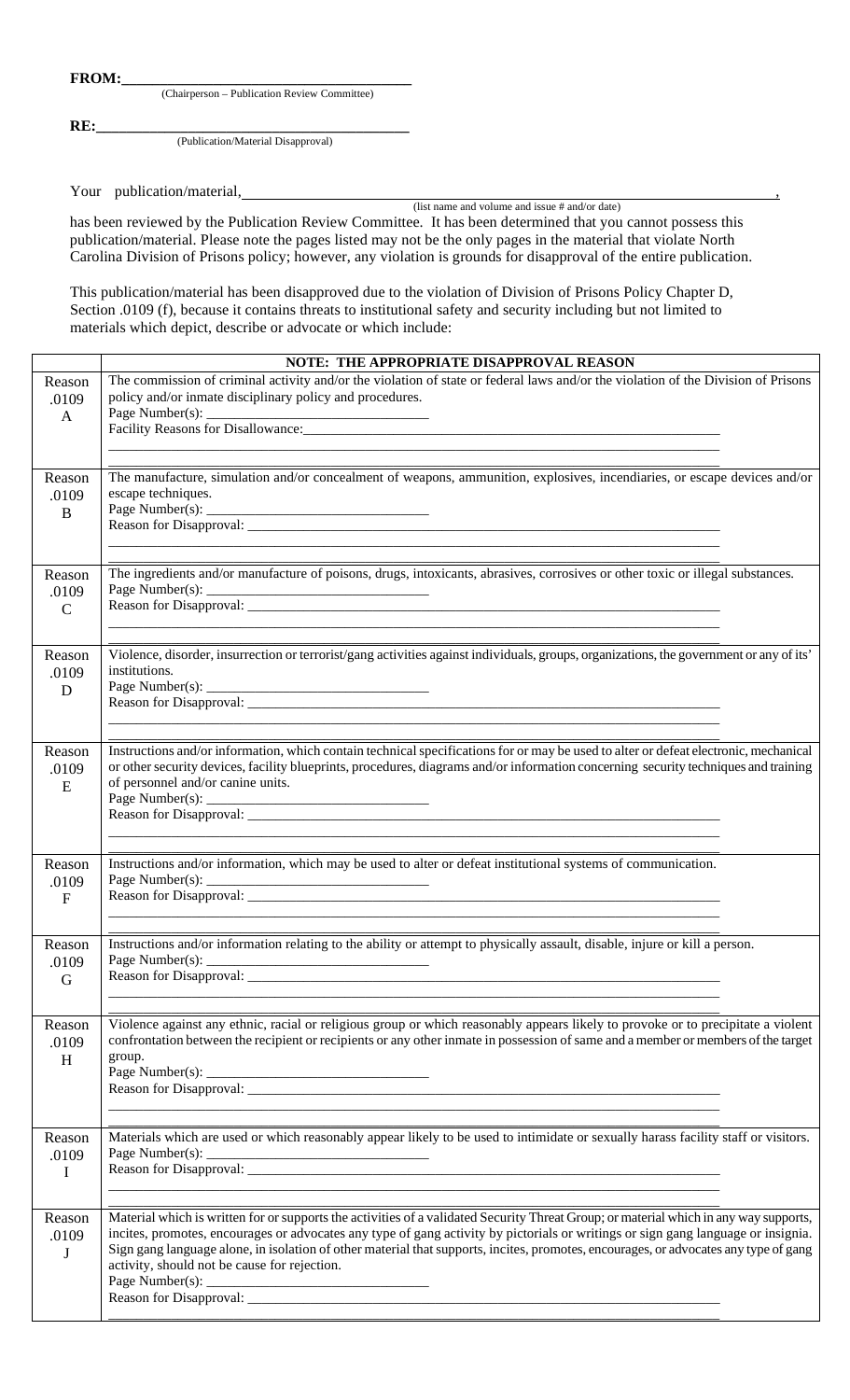| Reason<br>.0109<br>$\rm K$      | Sexually explicit material which by its nature or content poses a threat to the security, good order, or discipline of the institution, or<br>facilitates criminal activity. Sexually explicit materials are defined as pictorial depictions of sex acts involving any person of any<br>age, or written depictions of sex acts involving violence, sadomasochism, sex with animals, or sex with any person who is under<br>age 18, (or, if the person's age is not stated in the text, who could reasonably be thought to be under age 18). The term sex acts<br>means actual or simulated sexual acts, including sexual intercourse, oral sex, or masturbation. In addition, pictorial materials<br>which depict exposed, full frontal view of uncovered human genitalia, exposed genitalia from the rear or the female breast are<br>specifically deemed to be a threat to institutional order, security and safety and a threat to inmate rehabilitation and are prohibited.<br>This prohibition shall not apply to patently medical, artistic, anthropological or educational commercial publications including but<br>not limited to National Geographic, works of art displayed in public galleries, i.e., Art News, anatomy texts or comparable<br>materials. |
|---------------------------------|----------------------------------------------------------------------------------------------------------------------------------------------------------------------------------------------------------------------------------------------------------------------------------------------------------------------------------------------------------------------------------------------------------------------------------------------------------------------------------------------------------------------------------------------------------------------------------------------------------------------------------------------------------------------------------------------------------------------------------------------------------------------------------------------------------------------------------------------------------------------------------------------------------------------------------------------------------------------------------------------------------------------------------------------------------------------------------------------------------------------------------------------------------------------------------------------------------------------------------------------------------------------|
| Reason<br>.0109<br>L            | Items or materials which can be used for the improper purpose of establishing personal information about a staff member, victim or<br>any other citizen. This prohibition includes but is not limited to a drivers license, drivers license records check, property title or<br>deed, tax listing information, social security card, birth certificate, passport, military discharge papers, personal financial<br>documents such as credit cards, checkbooks or similar items. Items sent to aid an inmate who is being prepared legitimate<br>transition to the community are received and maintained for the inmate in a secure location until the inmate is released.<br>Page Number(s): $\overline{\phantom{a}}$                                                                                                                                                                                                                                                                                                                                                                                                                                                                                                                                                |
| Reason<br>.0109<br>$\mathbf{M}$ | Hardbound publications (other than legal or religious publications) that are larger than "8 $\frac{1}{2}$ x 11" or more than 2 inches thick<br>are not allowed. However, large softbound publications (such as ESPN Magazine and The Sporting News) are allowed.<br>Hardbound legal or religious publications larger than " $8\frac{1}{2}$ x 11" or more than 2 inches thick are allowed unless the facility<br>head identifies a specific security threat or storage issue caused by the inmate's possession of the publication.                                                                                                                                                                                                                                                                                                                                                                                                                                                                                                                                                                                                                                                                                                                                    |
| Reason<br>.0109<br>$\mathbf N$  | Hardbound publications (other than legal or religious publications) and all spiral-bound publications are not allowed if addressed to<br>an inmate who is assigned to H-con, M-con, I-con or Disciplinary Segregation. However, inmates who are assigned to H-con, M-<br>con, I-con, or Disciplinary Segregation may possess in their cells hardbound (but not spiral-bound) legal or religious publications<br>(including legal or religious publications larger than "8 $\frac{1}{2}$ x 11" or more than 2 inches thick) unless the facility head identifies a<br>specific security threat or storage issue caused by the inmate's possession of the publication.<br>Facility Head's Reasons for Disallowance:                                                                                                                                                                                                                                                                                                                                                                                                                                                                                                                                                     |
| Reason<br>.0109<br>$\mathbf{O}$ | Publication is from a source that is not a legitimate marketer, and/or distributor of published material.                                                                                                                                                                                                                                                                                                                                                                                                                                                                                                                                                                                                                                                                                                                                                                                                                                                                                                                                                                                                                                                                                                                                                            |
| Reason<br>.0109<br>${\bf P}$    | Publication is from a source that is in conflict with the custody level of the inmate to whom it is addressed.                                                                                                                                                                                                                                                                                                                                                                                                                                                                                                                                                                                                                                                                                                                                                                                                                                                                                                                                                                                                                                                                                                                                                       |
| Reason<br>.0109<br>Q            | Publication contains contraband, such as money, postal stamps or objects that may be utilized as weapons.                                                                                                                                                                                                                                                                                                                                                                                                                                                                                                                                                                                                                                                                                                                                                                                                                                                                                                                                                                                                                                                                                                                                                            |

Listed below are the options available to you in this matter.

If you do not indicate a choice within three (3) working days of the date shown above, the publication will be destroyed.

Do you choose to have the disapproved publication(s) mailed to a different address or destroyed?

\_\_\_\_\_\_\_\_\_\_\_\_\_\_\_\_\_\_\_\_\_\_\_\_\_\_\_\_\_\_\_\_\_\_\_\_\_\_\_\_\_

\_\_\_\_\_\_\_\_\_\_\_\_\_\_\_\_\_\_\_\_\_\_\_\_\_\_\_\_\_\_\_\_\_\_\_\_\_\_\_\_\_

\_\_\_\_\_\_\_\_\_\_\_\_\_\_\_\_\_\_\_\_\_\_\_\_\_\_\_\_\_\_\_\_\_\_\_\_\_\_\_\_\_

Mailed: I would like to send the item(s) to the address I have indicated. I am aware that the cost of this mailing must be paid from my funds. (Name and address).

Destroyed

Inmate Signature:\_\_\_\_\_\_\_\_\_\_\_\_\_\_\_\_\_\_\_\_\_\_\_\_\_\_\_\_\_\_\_\_\_\_\_\_\_\_\_ Date Received: \_\_\_\_\_\_\_\_\_\_\_\_\_\_\_\_\_\_\_\_\_\_\_\_\_

Staff Signature: \_\_\_\_\_\_\_\_\_\_\_\_\_\_\_\_\_\_\_\_\_\_\_\_\_\_\_\_\_\_\_\_\_\_\_\_\_\_\_\_ Date Inmate Received:\_\_\_\_\_\_\_\_\_\_\_\_\_\_\_\_\_\_\_\_\_

Thank you for your attention to this information.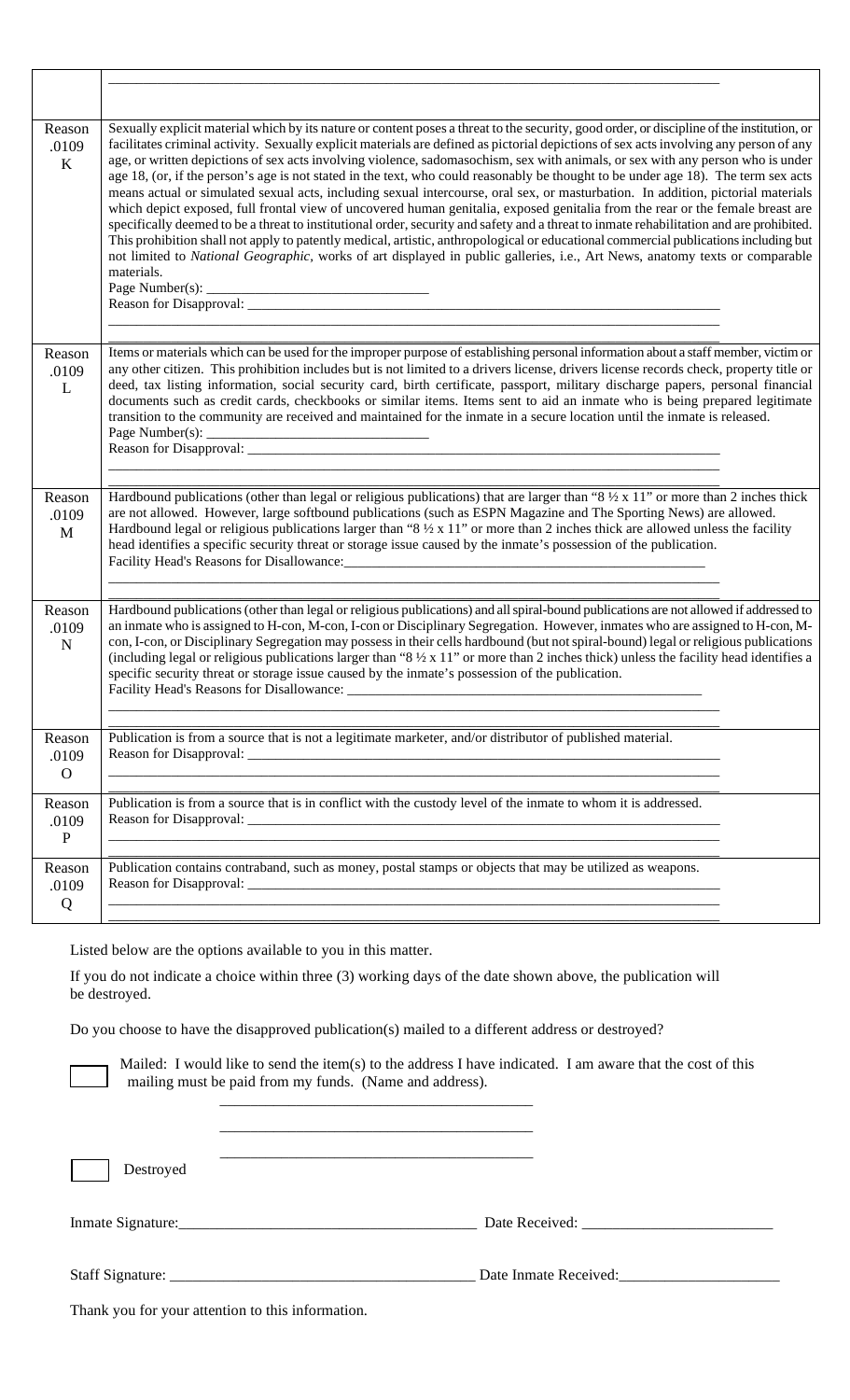cc: Facility FilePublication Review Committee File

**Attachment # 5 Page 1 of Attachment #5**

## **LETTER TO PUBLISHER**

(To be sent to publisher following the decision of the Publication Review Committee)

**Name of Publisher: \_\_\_\_\_\_\_\_\_\_\_\_\_\_\_\_\_\_\_\_\_\_\_\_\_\_\_\_\_\_\_\_\_\_\_\_\_\_ DATE: \_\_\_\_\_\_\_\_\_\_\_\_\_\_\_\_\_\_\_\_\_\_\_\_ Address: \_\_\_\_\_\_\_\_\_\_\_\_\_\_\_\_\_\_\_\_\_\_\_\_\_\_\_\_\_\_\_\_\_\_\_\_\_\_\_\_\_\_\_\_\_\_\_\_**

**To the Publisher: \_\_\_\_\_\_\_\_\_\_\_\_\_\_\_\_\_\_\_\_\_\_\_\_\_\_\_\_\_\_\_\_\_\_\_\_\_\_\_\_\_**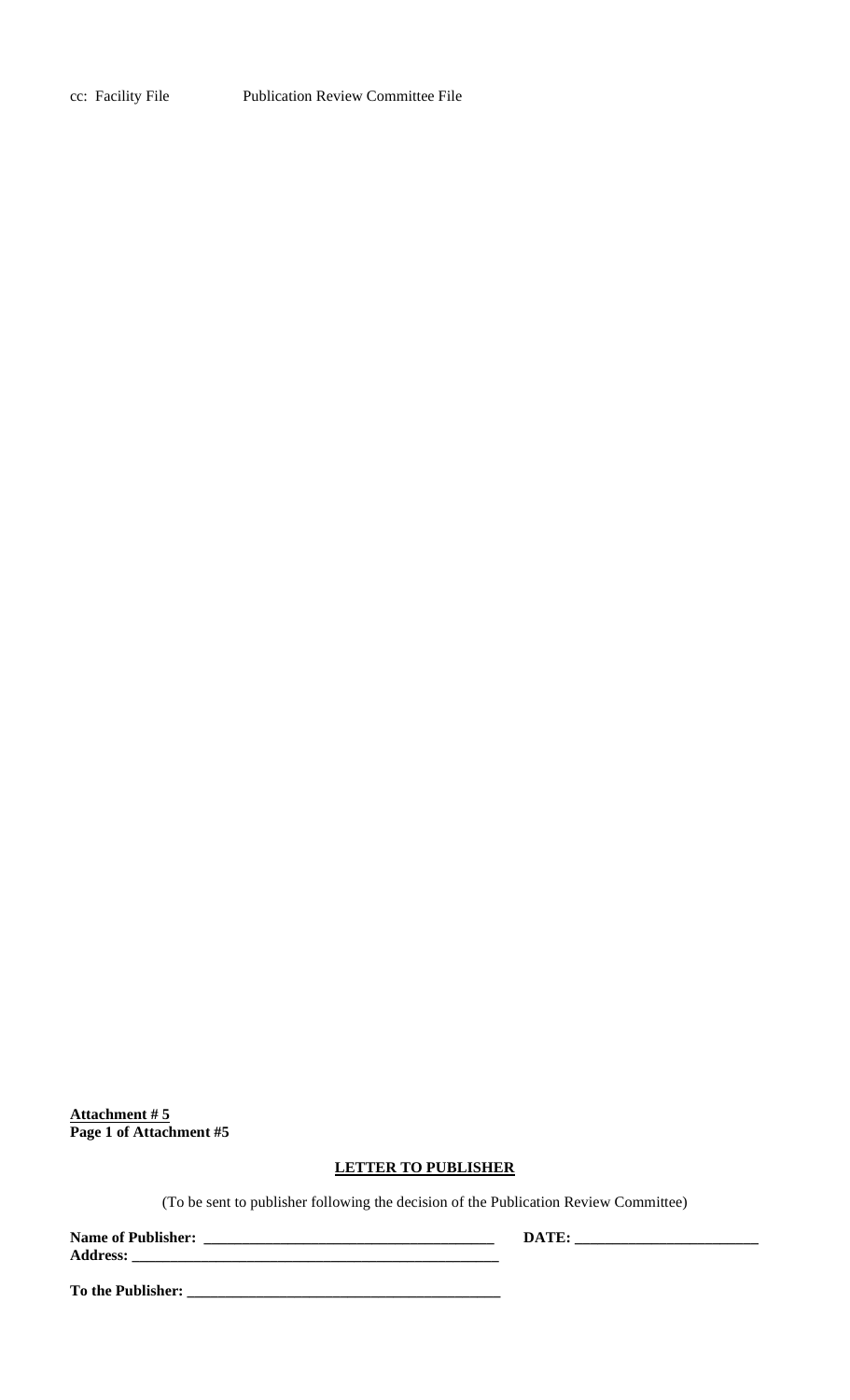This letter is to advise you that the following issue(s) of publication(s) sent to an inmate of the North Carolina Department of Correction, Division of Prisons, has been disapproved for delivery to the inmate.

[Publication name, volume/issue/number, pages

This action was taken for the following reasons:

These issues contain material which violates North Carolina Division of Prisons policy D.0100, Publications Received/Possessed By Inmates. This material could be detrimental to the security and good order of the prison facility and the rehabilitation of inmates and is disapproved for the reason(s) indicated. The numbers for those pages which were reviewed on which violations were found are listed above with the issues containing them. Please note the pages listed may not be the only pages in the material that violate North Carolina Division of Prisons policy; however, any violation is grounds for disapproval of the entire publication.

You may obtain an independent review of this decision by writing within fifteen (15) days of receipt of this letter to the Assistant Director of Support Services, North Carolina Department of Correction, Division of Prisons, 4260 MSC, Raleigh, NC 27699-4260.

| Print Name: |  |
|-------------|--|
|-------------|--|

Title: \_\_\_\_\_\_\_\_\_\_\_\_\_\_\_\_\_\_\_\_\_\_\_\_\_\_\_\_\_\_\_\_

Signature:

Date:  $\frac{ }{ }$ 

Sincerely,

Chairperson of the Publication Review Committee

cc: Assistant Director of Support Services Publication Review Committee File

**Attachment # 5 Page 2 of Attachment #5**

### **LETTER TO PUBLISHER**

This publication/material has been disapproved due to the violation of Division of Prisons Policy Chapter D, Section .0109 (f) because it contains threats to institutional safety and security including but not limited to materials which depict, describe or advocate or which include:

|        | <b>NOTE: THE APPROPRIATE DISAPPROVAL REASON</b>                                                                                   |
|--------|-----------------------------------------------------------------------------------------------------------------------------------|
| Reason | The commission of criminal activity and/or the violation of state or federal laws and/or the violation of the Division of Prisons |
| .0109  | policy and/or inmate disciplinary policy and procedures.                                                                          |
| A      | Page Number(s): $\Box$                                                                                                            |
|        | <b>Facility Reasons for Disallowance:</b>                                                                                         |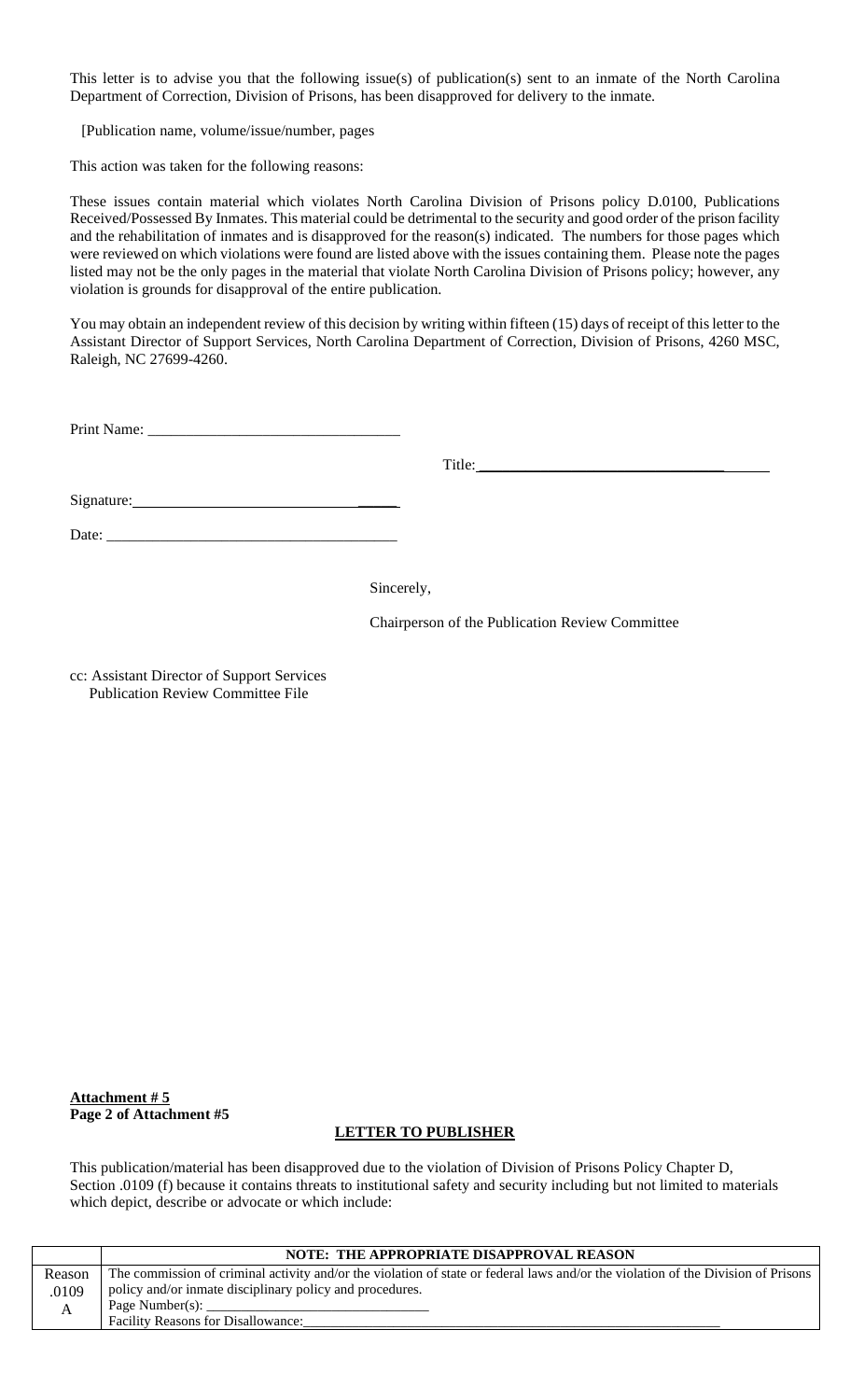| Reason<br>.0109<br>B             | The manufacture, simulation and/or concealment of weapons, ammunition, explosives, incendiaries, or escape devices and/or<br>escape techniques.                                                                                                                                                                                                                                                                                                                                                                                                                                                                                                                                                                                                                                                                                                                                                                                                                                                                                                                                                                                                                                                                                                                      |
|----------------------------------|----------------------------------------------------------------------------------------------------------------------------------------------------------------------------------------------------------------------------------------------------------------------------------------------------------------------------------------------------------------------------------------------------------------------------------------------------------------------------------------------------------------------------------------------------------------------------------------------------------------------------------------------------------------------------------------------------------------------------------------------------------------------------------------------------------------------------------------------------------------------------------------------------------------------------------------------------------------------------------------------------------------------------------------------------------------------------------------------------------------------------------------------------------------------------------------------------------------------------------------------------------------------|
| Reason<br>.0109<br>$\mathcal{C}$ | The ingredients and/or manufacture of poisons, drugs, intoxicants, abrasives, corrosives or other toxic or illegal substances.                                                                                                                                                                                                                                                                                                                                                                                                                                                                                                                                                                                                                                                                                                                                                                                                                                                                                                                                                                                                                                                                                                                                       |
| Reason<br>.0109<br>D             | Violence, disorder, insurrection or terrorist/gang activities against individuals, groups, organizations, the government or any of its'<br>institutions.                                                                                                                                                                                                                                                                                                                                                                                                                                                                                                                                                                                                                                                                                                                                                                                                                                                                                                                                                                                                                                                                                                             |
| Reason<br>.0109<br>E             | Instructions and/or information, which contain technical specifications for or may be used to alter or defeat electronic, mechanical<br>or other security devices, facility blueprints, procedures, diagrams and/or information concerning security techniques and training<br>of personnel and/or canine units.                                                                                                                                                                                                                                                                                                                                                                                                                                                                                                                                                                                                                                                                                                                                                                                                                                                                                                                                                     |
| Reason<br>.0109<br>$\mathbf{F}$  | Instructions and/or information, which may be used to alter or defeat institutional systems of communication.<br>Page Number(s):                                                                                                                                                                                                                                                                                                                                                                                                                                                                                                                                                                                                                                                                                                                                                                                                                                                                                                                                                                                                                                                                                                                                     |
| Reason<br>.0109<br>G             | Instructions and/or information relating to the ability or attempt to physically assault, disable, injure or kill a person.<br>Page Number(s): $\_\$                                                                                                                                                                                                                                                                                                                                                                                                                                                                                                                                                                                                                                                                                                                                                                                                                                                                                                                                                                                                                                                                                                                 |
| Reason<br>.0109<br>H             | Violence against any ethnic, racial or religious group or which reasonably appears likely to provoke or to precipitate a violent<br>confrontation between the recipient or recipients or any other inmate in possession of same and a member or members of the target<br>group.                                                                                                                                                                                                                                                                                                                                                                                                                                                                                                                                                                                                                                                                                                                                                                                                                                                                                                                                                                                      |
| Reason<br>.0109<br>$\mathbf I$   | Materials which are used or which reasonably appear likely to be used to intimidate or sexually harass facility staff or visitors.                                                                                                                                                                                                                                                                                                                                                                                                                                                                                                                                                                                                                                                                                                                                                                                                                                                                                                                                                                                                                                                                                                                                   |
| Reason<br>.0109<br>J             | Material which is written for or supports the activities of a validated Security Threat Group; or material which in any way supports,<br>incites, promotes, encourages or advocates any type of gang activity by pictorials or writings or sign gang language or insignia.<br>Sign gang language alone, in isolation of other material that supports, incites, promotes, encourages, or advocates any type of gang<br>activity, should not be cause for rejection.                                                                                                                                                                                                                                                                                                                                                                                                                                                                                                                                                                                                                                                                                                                                                                                                   |
| Reason<br>.0109<br>K             | Sexually explicit material which by its nature or content poses a threat to the security, good order, or discipline of the institution, or<br>facilitates criminal activity. Sexually explicit materials are defined as pictorial depictions of sex acts involving any person of any<br>age, or written depictions of sex acts involving violence, sadomasochism, sex with animals, or sex with any person who is under<br>age 18, (or, if the person's age is not stated in the text, who could reasonably be thought to be under age 18). The term sex acts<br>means actual or simulated sexual acts, including sexual intercourse, oral sex, or masturbation. In addition, pictorial materials<br>which depict exposed, full frontal view of uncovered human genitalia, exposed genitalia from the rear or the female breast are<br>specifically deemed to be a threat to institutional order, security and safety and a threat to inmate rehabilitation and are prohibited.<br>This prohibition shall not apply to patently medical, artistic, anthropological or educational commercial publications including but<br>not limited to National Geographic, works of art displayed in public galleries, i.e., Art News, anatomy texts or comparable<br>materials. |
| Reason<br>.0109<br>L             | Items or materials which can be used for the improper purpose of establishing personal information about a staff member, victim or<br>any other citizen. This prohibition includes but is not limited to a drivers license, drivers license records check, property title or<br>deed, tax listing information, social security card, birth certificate, passport, military discharge papers, personal financial<br>documents such as credit cards, checkbooks or similar items. Items sent to aid an inmate who is being prepared legitimate<br>transition to the community are received and maintained for the inmate in a secure location until the inmate is released.<br>Page Number(s):                                                                                                                                                                                                                                                                                                                                                                                                                                                                                                                                                                         |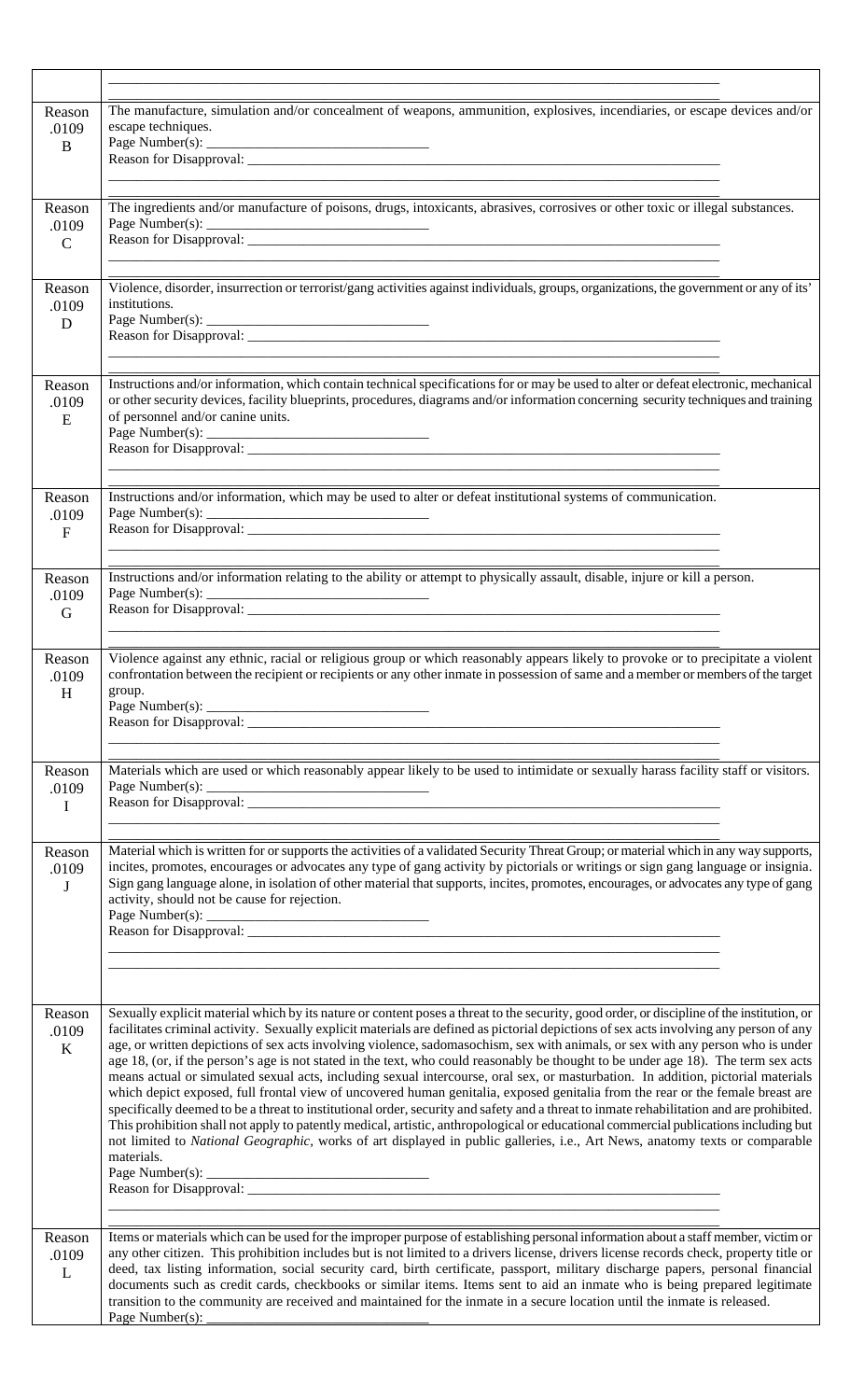| Reason<br>.0109<br>M            | Hardbound publications (other than legal or religious publications) that are larger than " $8\frac{1}{2} \times 11$ " or more than 2 inches thick<br>are not allowed. However, large softbound publications (such as ESPN Magazine and The Sporting News) are allowed.<br>Hardbound legal or religious publications larger than "8 $\frac{1}{2} \times 11$ " or more than 2 inches thick are allowed unless the facility<br>head identifies a specific security threat or storage issue caused by the inmate's possession of the publication.                                                                                                                       |  |
|---------------------------------|---------------------------------------------------------------------------------------------------------------------------------------------------------------------------------------------------------------------------------------------------------------------------------------------------------------------------------------------------------------------------------------------------------------------------------------------------------------------------------------------------------------------------------------------------------------------------------------------------------------------------------------------------------------------|--|
| Reason<br>.0109<br>$\mathbf N$  | Hardbound publications (other than legal or religious publications) and all spiral-bound publications are not allowed if addressed to<br>an inmate who is assigned to H-con, M-con, I-con or Disciplinary Segregation. However, inmates who are assigned to H-con, M-<br>con, I-con, or Disciplinary Segregation may possess in their cells hardbound (but not spiral-bound) legal or religious publications<br>(including legal or religious publications larger than "8 $\frac{1}{2}$ x 11" or more than 2 inches thick) unless the facility head identifies a<br>specific security threat or storage issue caused by the inmate's possession of the publication. |  |
| Reason<br>.0109<br>$\Omega$     | Publication is from a source that is not a legitimate marketer, and/or distributor of published material.                                                                                                                                                                                                                                                                                                                                                                                                                                                                                                                                                           |  |
| Reason<br>.0109<br>$\mathbf{P}$ | Publication is from a source that is in conflict with the custody level of the inmate to whom it is addressed.                                                                                                                                                                                                                                                                                                                                                                                                                                                                                                                                                      |  |
| Reason<br>.0109<br>Q            | Publication contains contraband, such as money, postal stamps or objects that may be utilized as weapons.                                                                                                                                                                                                                                                                                                                                                                                                                                                                                                                                                           |  |

### **Attachment #6**

# **LETTER TO WARDEN/SUPERINTENDENT FROM PUBLICATION COMMITTEE**

**TO:\_\_\_\_\_\_\_\_\_\_\_\_\_\_\_\_\_\_\_\_\_\_\_\_\_\_\_\_\_\_\_\_\_\_\_\_\_\_\_\_\_ DATE: \_\_\_\_\_\_\_\_\_\_\_\_\_\_\_\_\_\_\_\_\_\_\_** (Warden/Superintendent/Designee)

**FROM: Publication Review Committee**

**RE: Return of Publication/Material Confiscated**